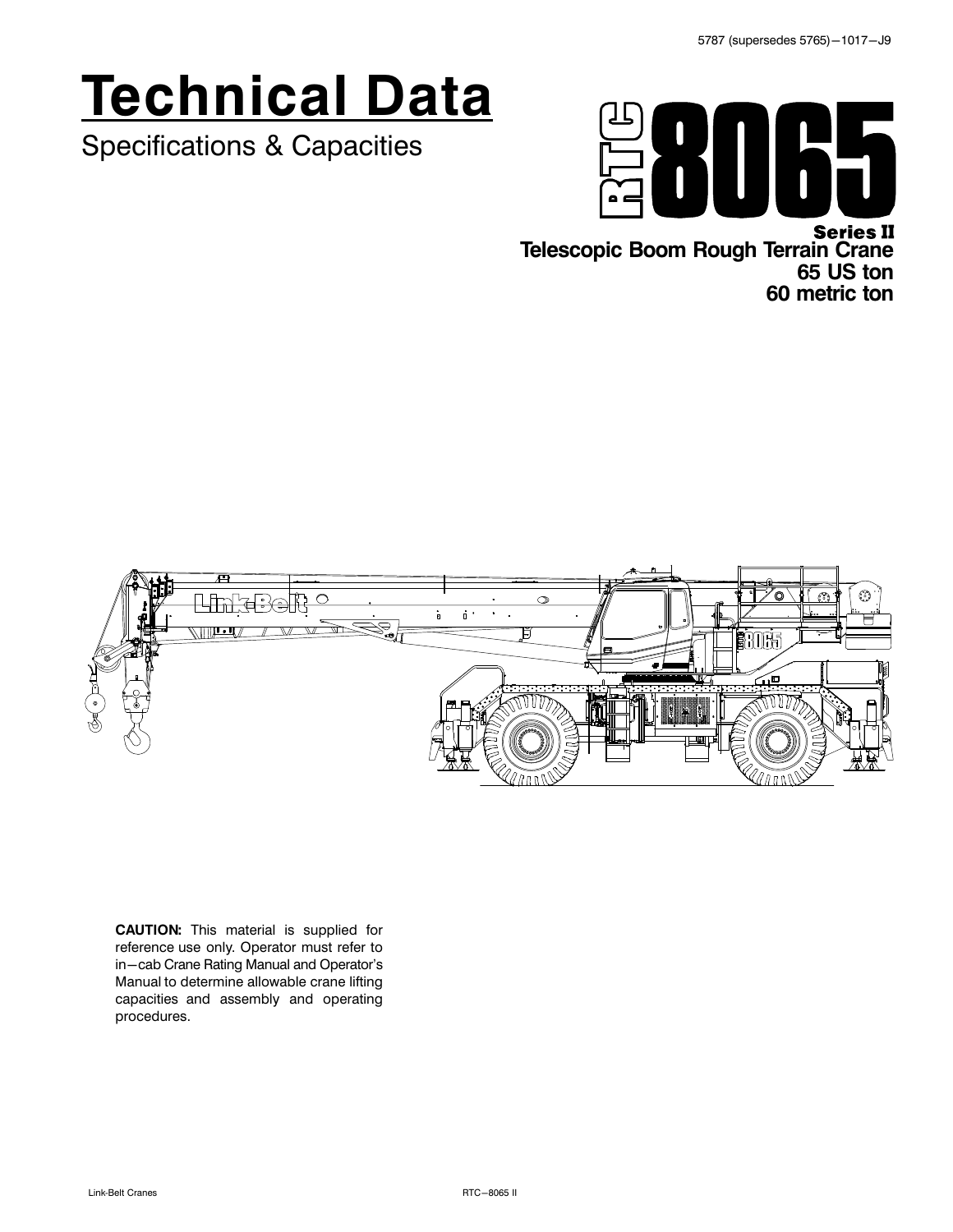5787 (supersedes 5765)-1017-J9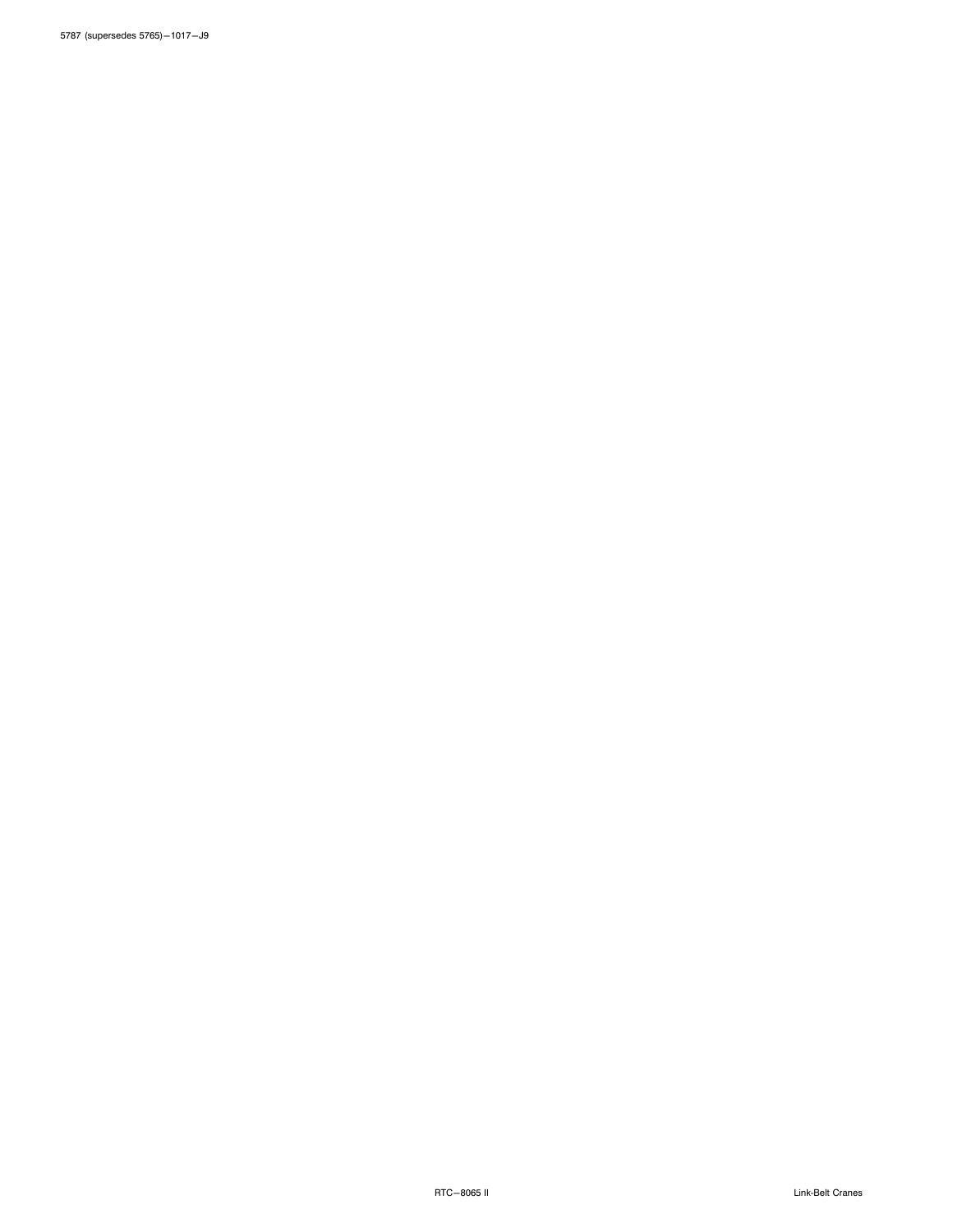# **Table Of Contents**

|                                                                      | 1                       |
|----------------------------------------------------------------------|-------------------------|
|                                                                      |                         |
|                                                                      |                         |
|                                                                      |                         |
|                                                                      | 1                       |
|                                                                      |                         |
|                                                                      |                         |
|                                                                      | 1                       |
|                                                                      | 1                       |
|                                                                      | 3                       |
|                                                                      | 3                       |
|                                                                      | 3                       |
|                                                                      | 3                       |
|                                                                      | 3                       |
|                                                                      | 3                       |
|                                                                      | 3                       |
|                                                                      | 4                       |
|                                                                      | 4                       |
|                                                                      | 4                       |
|                                                                      | $\overline{4}$          |
|                                                                      | 4                       |
|                                                                      | 4                       |
|                                                                      | 4                       |
|                                                                      | 4                       |
|                                                                      | 4                       |
|                                                                      | 4                       |
|                                                                      | 5                       |
|                                                                      | 5                       |
|                                                                      | 5                       |
|                                                                      | 5                       |
|                                                                      | 5                       |
|                                                                      | 5                       |
|                                                                      | 6                       |
|                                                                      |                         |
|                                                                      | $\overline{\mathbf{z}}$ |
|                                                                      | 8                       |
|                                                                      | 9                       |
|                                                                      | 10                      |
|                                                                      | 11                      |
|                                                                      | 11                      |
| On Tires - Stationary - Boom Centered Over Front Between Tire Tracks | 12                      |
|                                                                      | 13                      |
|                                                                      | 13                      |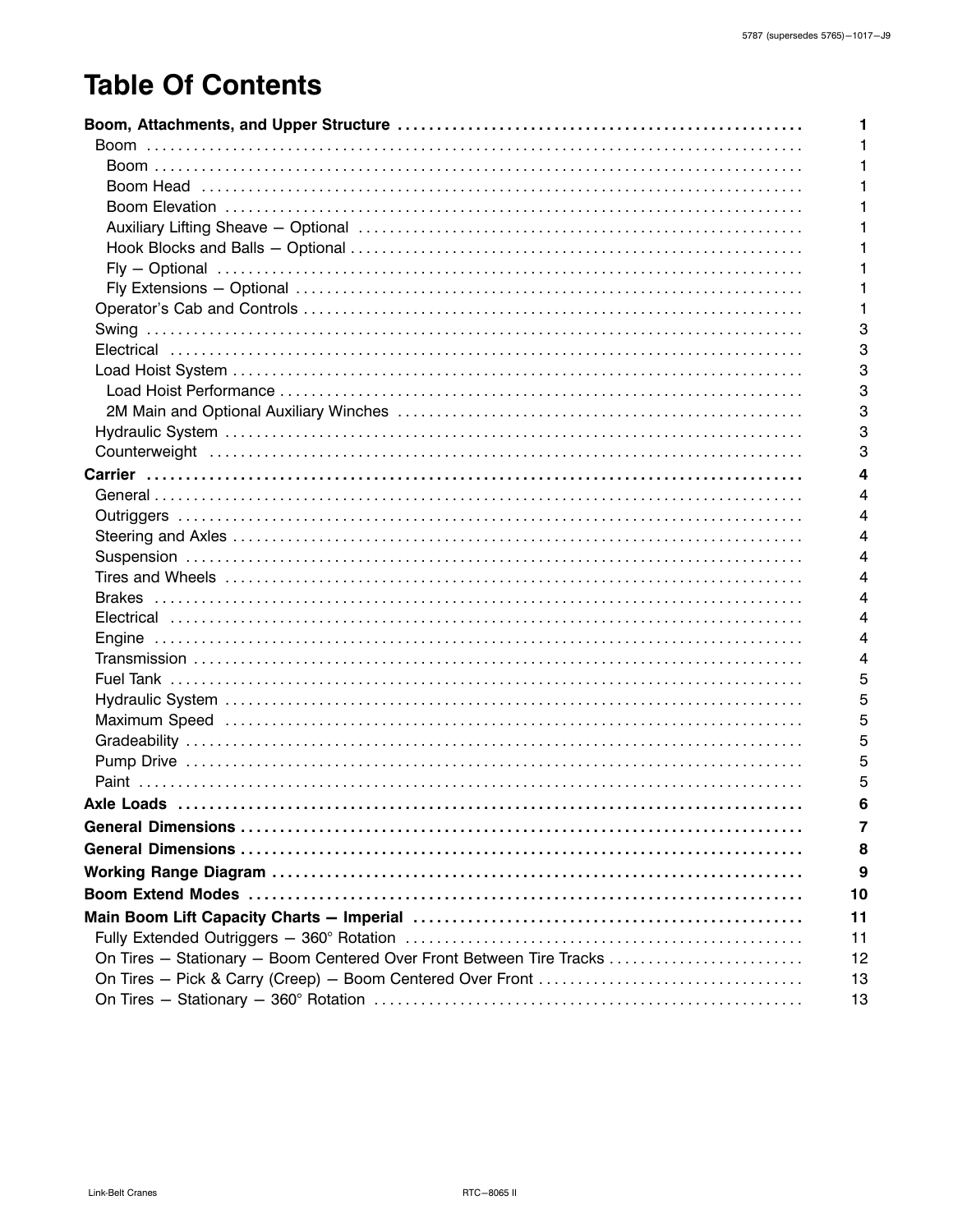|                                                                                | 14 |
|--------------------------------------------------------------------------------|----|
|                                                                                | 14 |
|                                                                                | 14 |
|                                                                                | 14 |
|                                                                                | 15 |
|                                                                                | 15 |
|                                                                                | 15 |
|                                                                                | 16 |
|                                                                                | 16 |
|                                                                                | 17 |
|                                                                                | 18 |
|                                                                                | 18 |
|                                                                                | 19 |
|                                                                                | 19 |
|                                                                                | 19 |
|                                                                                | 19 |
|                                                                                | 20 |
|                                                                                | 20 |
|                                                                                | 20 |
|                                                                                | 21 |
|                                                                                | 21 |
|                                                                                | 22 |
| On Tires - Pick & Carry (Creep) - Boom Centered Over Front Between Tire Tracks | 23 |
|                                                                                | 23 |
|                                                                                | 24 |
|                                                                                | 24 |
|                                                                                | 24 |
|                                                                                | 24 |
|                                                                                | 25 |
|                                                                                | 25 |
|                                                                                | 25 |
|                                                                                |    |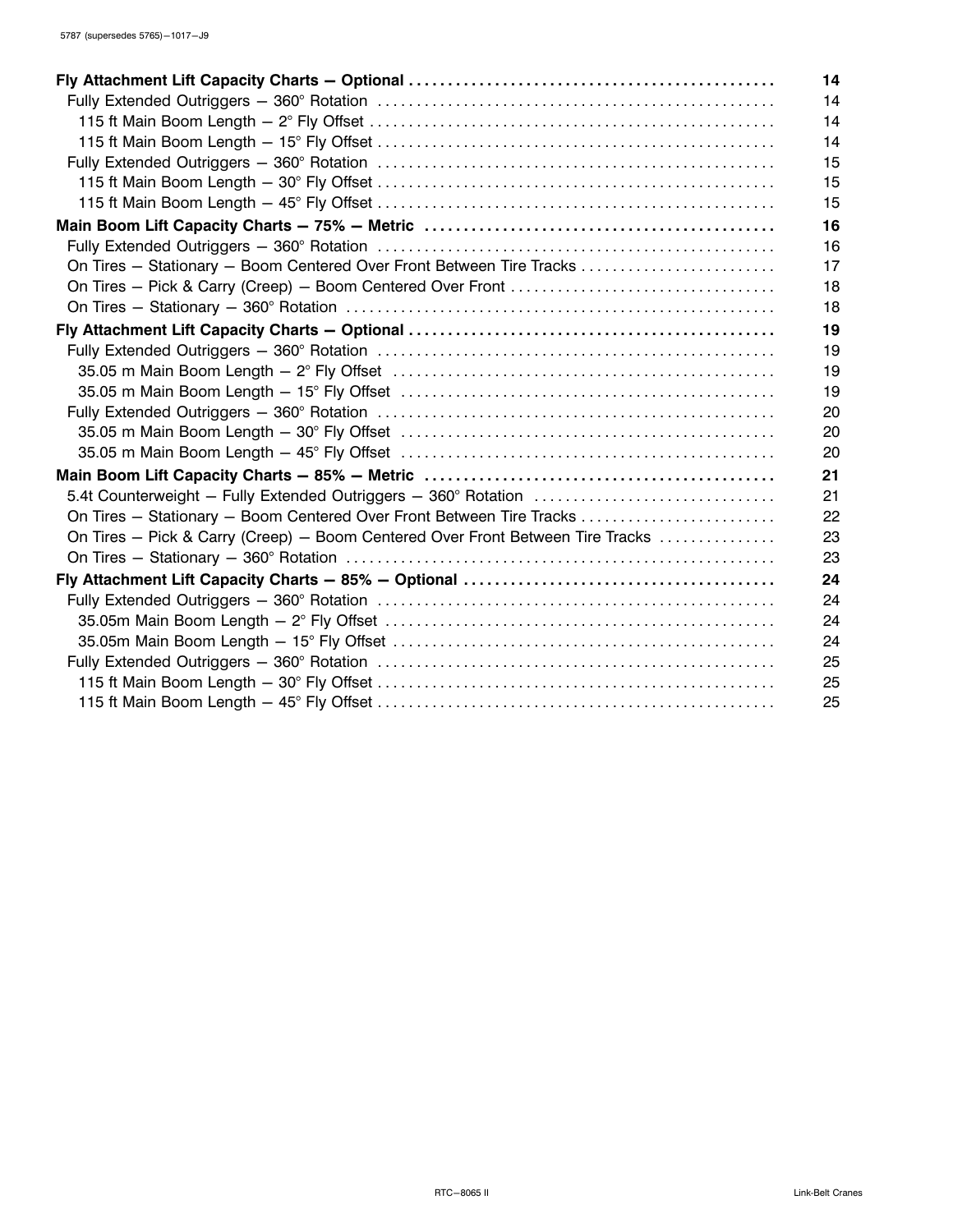# <span id="page-4-0"></span>**Boom, Attachments, and Upper Structure**

### - **Boom**

**Design** – Four section, formed construction of extra high tensile steel consisting of one base section and three telescoping sections. The first telescoping section extends independently by means of one double-acting, single stage hydraulic cylinder with integrated holding valves. The second and third telescoping sections extend proportionally by means of one double-acting, single stage cylinder with integrated holding valves and cables.

#### **Boom**

- **-** 38 ft-115 ft (*11.6-35.0m*) four section full power boom<br>• Two mode boom extension: A-max mode provides
- Two mode boom extension: *A-max* mode provides superior capacities by extending the first telescoping section to 63 ft 8 in (*19.4m*). Standard mode synchronizes all the telescoping sections proportionally to 115 ft (*35.0m*). Controlled from the operator's cab.
- Mechanical boom angle indicator
- Maximum tip height for  $A-max$  mode is 73 ft 6 in (22.4m)<br>and standard mode is 123 ft 9 in (37.7m) and standard mode is 123 ft 9 in (*37.7m*).

#### **Boom Head**

- Four 16.5 in (*41.9cm*) root diameter nylon sheaves to handle up to eight parts of line
- Easily removable wire rope guards
- Rope dead end lugs on each side of the boom head
- Boom head is designed for quick-reeve of the hook block

#### **Boom Elevation**

- One double acting hydraulic cylinder with integral holding valve
- $\bullet$  Boom elevation:  $-3^{\circ}$  to 78°

#### **Auxiliary Lifting Sheave – Optional**

- Single 16.5 in (*41.9m*) root diameter nylon sheave
- Easily removable wire rope guards
- Does not affect erection of the fly or use of the main head sheaves

#### **Hook Blocks and Balls – Optional**

- 40 ton (*36.3mt*) 4 sheave quick-reeve hook block with safety latch
- 60 ton (54.4mt) 4 sheave quick-reeve hook block with<br>safety latch safety latch
- 70 ton (*63.5mt*) 5 sheave quick-reeve hook block with safety latch
- 8.5 ton (*7.7mt*) swivel and non-swivel hook balls with safety latch

#### **Fly - Optional**

- $\cdot$  35 ft (*10.7m*) one piece lattice fly, stowable, offsettable to  $2^\circ$  15° 30° and 45°. Maximum tip height is 158 ft 2°, 15°, 30°, and 45°. Maximum tip height is 158 ft (*48.2m*).
- - 35 ft-58 ft (*10.7-17.7m*) two piece bi-fold lattice fly, stowable, offsettable to 2°, 15°, 30°, and 45°. Maximum tip height is 180 ft 5 in (*55.0m*).

#### **Fly Extensions - Optional**

- One 16 ft (*4.9m*) lattice extensions, equipped with two<br>16 5 in (41.9cm) root diameter nylon sheaves to be 16.5 in (*41.9cm*) root diameter nylon sheaves, to be mounted between the boom head and fly options. Maximum tip height is 196 ft (*59.7m*).
- Two 16 ft (*4.9m*) lattice extensions, one equipped with two 16.5 in (*41.9cm*) root diameter nylon sheaves to b two 16.5 in (*41.9cm*) root diameter nylon sheaves, to be mounted between the boom head and fly options. Maximum tip height is 211 ft 7 in (*64.5m*).

### ■ Operator's Cab and Controls

**Environmental Cab** - Fully enclosed, one person cab of galvaneal steel structure with acoustical insulation Equipped with:

- Tinted and tempered glass windows
- Extra-large fixed front window with windshield wiper and washer
- Swing up roof window with windshield wiper and washer
- Sliding left side door with large fixed window
- Sliding rear and right side windows for ventilation
- Six way adjustable, cushioned seat with seat belt and storage compartment
- Diesel fired warm-water heater with air ducts for front windshield defroster and cab floor
- -Defroster fan for the front window
- Bubble level
- Circulating fan
- Adjustable sun visor
- Dome light
- Cup holder
- Fire extinguisher
- Left side viewing mirror
- Two position travel swing lock

**Air Conditioning - Optional** - Integral with cab heating system utilizing the same ventilation outlets

**Engine Dependent Heater - Optional** - Flameless, warm-water system that does not have a separate fuel tank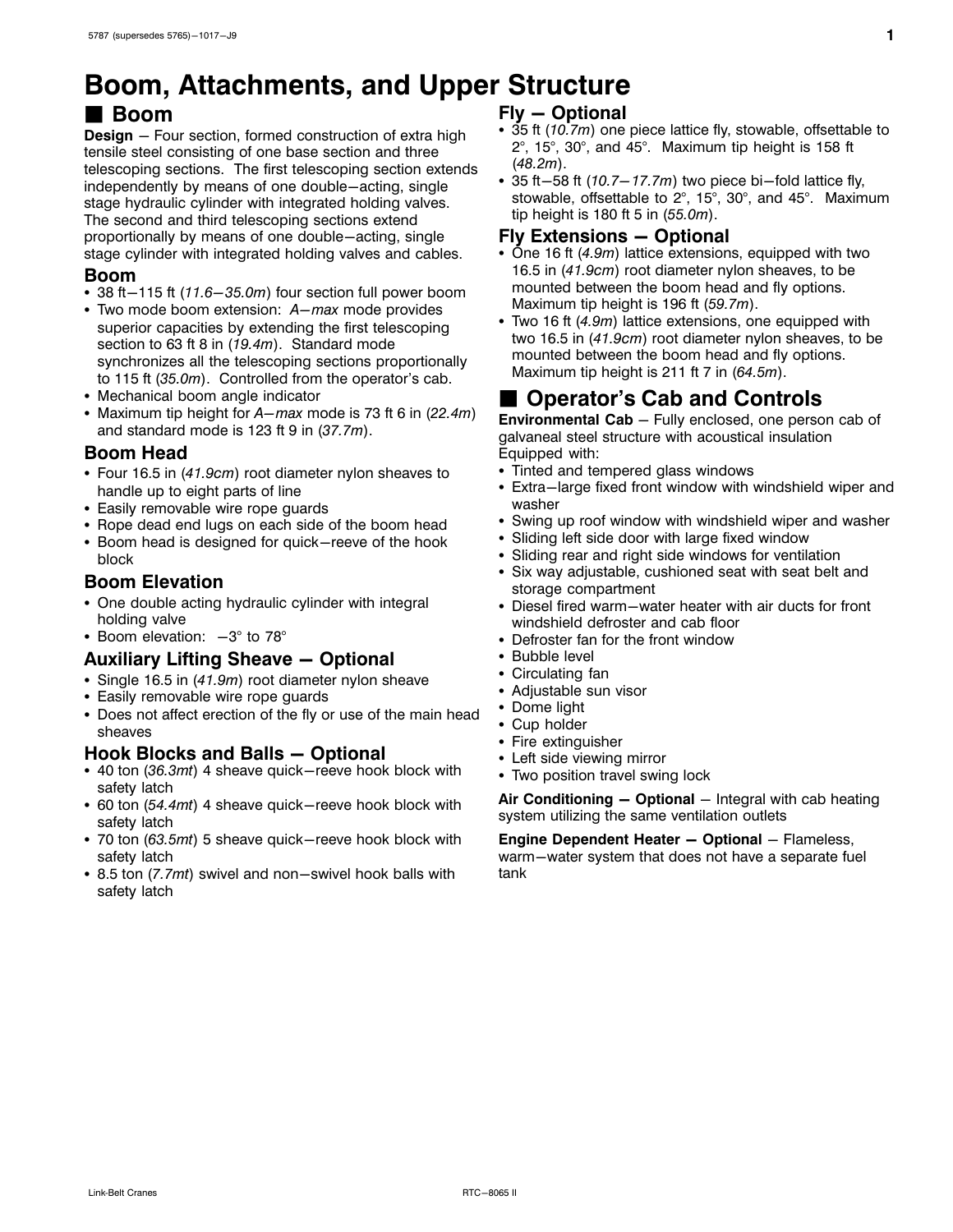• Swing park brake light

Engine oil pressure

• Engine Diagnostics

• Fuel rate (gal/hr)

• Engine load

**Steering Column** - Pedestal type with tilt and telescope functions for operator comfort. Column includes the following controls and indicators:

Left and right levers include:

- Horn button
- Turn signal switch
- Driving light switch
- Transmission direction switch Panel mounted switches for:
- Travel park brake
- Steer mode selector
- 2/4 wheel drive/range selector
- Transmission gear selector
- Hazard flasher
- Panel mounted indicator/warning lights for:
- Transmission temperature
- Turn signals
- Rear wheel offset
- Emergency steer optional

**Armrest Controls** - Two dual axis hydraulic joystick controllers or optional single axis hydraulic controllers for:

- Swing
- Boom hoist
- Main rear winch
- Auxiliary front winch optional
- Drum rotation indication
- Drum rotation indicator activation switch
- Winch high/low speed and disable switch(es)
- Telescopic override switch
- Warning horn button
- Swing park brake
- Engine throttle
- Heating controls
- Air conditioning optional

**Outrigger Controls** - Hand held control box with umbilical cord gives the operator the freedom to view operation while setting the outriggers.

#### **Foot Controls**

- Boom telescope
- Swing brake
- Service brake
- **Right Front Console Controls and indicators for:**
- Engine ignition • 12 volt power connections • Engine throttle lock •

Third wrap set and activate

 $switches - optional$ 

- E-stop switch
- Function disable • Front windshield wiper light and washer
	- $\bullet$  Boom floodlight's  $-$  optional • Rotating beacon/Strobe
- Cab floodlights •
- Warning horn light optional
- Console dimmer switch •
- Bubble level
- Emergency engine shutdown

(1) (Tier 4f / Stage IV engine only)

**Cab Instrumentation** - Ergonomically positioned LCD display, CANBUS instrumentation for crane operation including:

- Tachometer •
- -• Engine water temperature • Engine speed
- Fuel level •
- Hydraulic oil temperature Battery voltage -
- Stop engine
- -Check engine
- -Wait to start
- Diesel exhaust fluid (DEF) level
- Engine air filter high restriction light
- -Regeneration light(1)
- -Regeneration inhibit switch(1)
- $\bullet$ Regeneration initiate switch(1)
- High exhaust temperature light<sup>(1)</sup>
- $\bullet$  Regeneration disabled light(1)

#### (1) (Tier 4f / Stage IV engine only)

**Camera Display** - Located on dash console

- Displays right side of upper
- Displays main and auxiliary winches
- Displays rear view

#### **Diagnostic Center - Located behind the operator's seat.**

- Engine diagnostic
- RCL CANBUS diagnostic
- Crane Controller USB diagnostic
- RCL controller USB diagnostic

**Link-Belt Pulse** – The Link-Belt in-house designed, total crane operating system that utilizes the display as a readout and operator interface for the following systems:

- **Rated capacity limiter** LCD graphic audio visual warning system integrated into the dash with anti – two block and function limiter. Operating data includes:
	- Crane configuration
	- Boom length and angle
	- Boom head height
	- Allowed load and % of allowed load
	- RCL light bar
	- Outrigger position sensing
	- Drum rotation direction indication
	- $\bullet$ Boom angle
	- Radius of load
	- Actual load
	- Wind speed
	- Highlighted unit of measurement on working screen
	- -Telescope operation displayed in real time
	- Third wrap indicator
- Diagnostics
- Operator settable alarms (include):
	- Maximum and minimum boom angles
	- -Maximum tip height
	- -Maximum boom length
	- Swing left/right positions
	- Operator defined area (imaginary plane)
- **Internal RCL Light Bar** Visually informs the operator when crane is approaching maximum load capacity with a series of green, yellow, and red lights.

• Ignition switch on indicator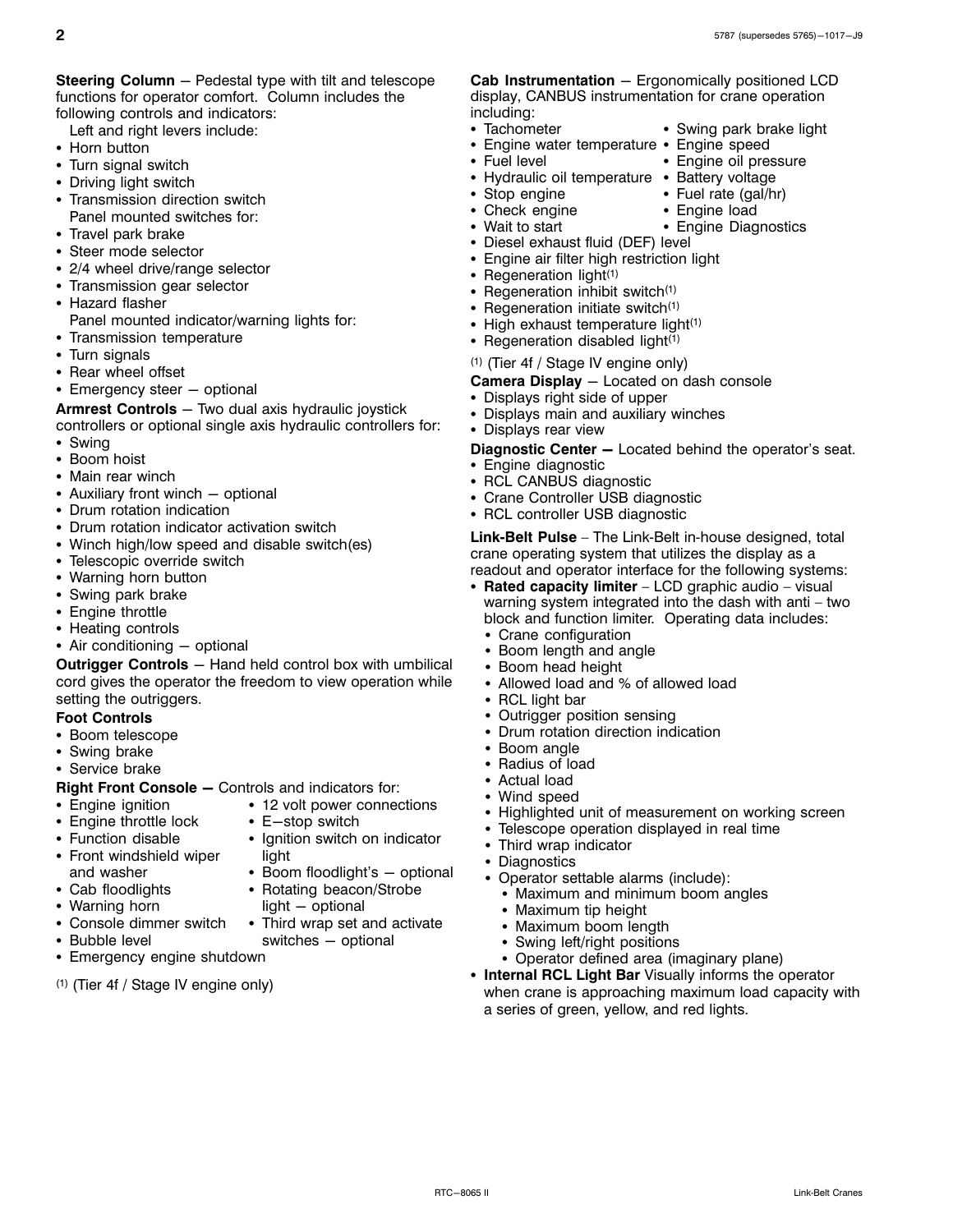- <span id="page-6-0"></span>• **Telematics** – Cellular based data logging and monitoring system that provides: system that provides:
	- Location and operational settings
	- Routine maintenance<br>• Crane and engine mo
	- Crane and engine monitoring
	- $\bullet$ Diagnostic and fault codes

**Integrated Third Wrap Indicator - Optional** - Link-Belt Pulse color display visually and audibly warns the operator when the wire rope is on the first/bottom layer and when

the wire rope is down to the last three wraps.<br>Integrated Third Wrap Function Kickout - Optional -Link-Belt Pulse color display visually and audibly warns the operator when the wire rope is on the first/bottom layer and provides a function kickout when the wire rope is down to the last three wraps.

**External RCL Light Bar - Optional** - Visually informs the ground crew when crane is approaching maximum load capacity with a series of green, yellow, and red lights.

#### ■ Swing

**Motor/Planetary** - Bi-directional hydraulic swing motor mounted to a planetary reducer for 360° continuous smooth swing at 2.0 rpm

**Swing Park Brake** – 360°, electric over hydraulic, (spring applied/hydraulic released) multi-disc brake mounted on the speed reducer. Operated by a switch from the operator's cab.

**Swing Brake** – 360°, foot operated, hydraulic applied disc brake mounted to the speed reducer

**Swing Lock** – Two-position swing lock (boom over front or rear) operated from the operator's cab

**360° Positive Swing Lock - Optional** - Meets New York City requirement

#### - **Electrical**

**Swing Alarm** - Audio warning device signals when the upper is swinging.

#### **Lights**

- $\bullet$ Two LED working lights on front of the cab
- $\bullet$ One amber strobe beacon on top of the cab
- $\bullet$ One rotating amber beacon on top of the cab  $-$  optional
- -• One LED working light on top of cab – optional
- -• Boom floodlight - Single - optional
- -• Boom floodlight - Dual - optional
- Boom floodlight High intensity remote controlled optional

#### - **Load Hoist System Load Hoist Performance**

|       | Main (Rear) and Auxiliary (Front) Winches $-3/4$ in (19mm) Rope |       |        |                          |        |                        |     |       |     |       |  |  |
|-------|-----------------------------------------------------------------|-------|--------|--------------------------|--------|------------------------|-----|-------|-----|-------|--|--|
|       | <b>Maximum Line Pull</b>                                        |       |        | <b>Normal Line Speed</b> |        | <b>High Line Speed</b> |     | Layer |     | Total |  |  |
| Laver | Ib                                                              | kN    | ft/min | m/min                    | ft/min | m/min                  | ft  | m     | ft  | m     |  |  |
|       | 16.883                                                          | 75.10 | 183    | 55.7                     | 322    | 98.1                   | 86  | 26.2  | 86  | 26.2  |  |  |
| 2     | 15.253                                                          | 67.85 | 203    | 61.8                     | 356    | 108.5                  | 96  | 29.3  | 182 | 55.5  |  |  |
| 3     | 13.910                                                          | 61.87 | 222    | 67.6                     | 390    | 118.9                  | 105 | 32.0  | 287 | 87.5  |  |  |
| 4     | 12.785                                                          | 56.87 | 242    | 73.7                     | 425    | 129.5                  | 114 | 34.7  | 401 | 122.2 |  |  |
| 5     | 11.828                                                          | 52.61 | 261    | 79.5                     | 459    | 139.9                  | 123 | 37.5  | 524 | 159.7 |  |  |
| 6     |                                                                 |       |        |                          |        |                        | 133 | 40.5  | 657 | 200.3 |  |  |
|       |                                                                 |       |        |                          |        |                        |     |       |     |       |  |  |

| <b>Wire Rope Application</b> |          | <b>Diameter</b> |    | <b>Type</b>                                           | Maximum<br><b>Permissible Load</b> |         |  |
|------------------------------|----------|-----------------|----|-------------------------------------------------------|------------------------------------|---------|--|
|                              |          | in              | mm |                                                       | lb                                 | kg      |  |
| Main (Rear)                  | Standard | 3/4             | 19 | 37x7 rotation resistant - right lang lay (Type KC)    | 16.000                             | 7 257.5 |  |
| Winch                        | Optional | 3/4             | 19 | 34x7 rotation resistant - right regular lay (Type ZB) | 15.600                             | 7076.0  |  |
| Auxiliary (Front)            | Standard | 3/4             | 19 | 37x7 rotation resistant - right lang lay (Type KC)    | 16.000                             | 7 257.5 |  |
| Winch                        | Optional | 3/4             | 19 | 34x7 rotation resistant - right regular lay (Type ZB) | 15,600                             | 7076.0  |  |

#### **2M Main and Optional Auxiliary Winches**

- Axial piston, full and half displacement (2-speed) motors driven through planetary reduction unit for positive control under all load conditions
- Grooved lagging
- Power up/down mode of operation
- Drum rotation indicator(s)<br>• Drum diameter: 13 in (33
- Drum diameter: 13 in (*33.0cm*) -
- Rope length:
	- Front: 500 ft (*152.4m*)<br>• Front: 500 ft (*182.9m*)
- Rear: 600 ft (*182.9m*)<br>Maximum rope storage •
- Maximum rope storage: 657 ft (200.3*m*)<br>• Terminator style socket and wedge
- Terminator style socket and wedge
- Hoist drum cable followers optional

#### $\blacksquare$  **Hydraulic System**

**Counterbalance Valves** - All hoist motors, boom extend cylinders, and boom hoist cylinders are equipped with counterbalance valves to provide load lowering and prevents accidental load drop when hydraulic power is suddenly reduced.

#### $\blacksquare$  Counterweight

Total of 12,000 lb (*5.4t*) of counterweight pinned to the upper structure frame with capacities for the 12,000 lb (*5.4t*) configuration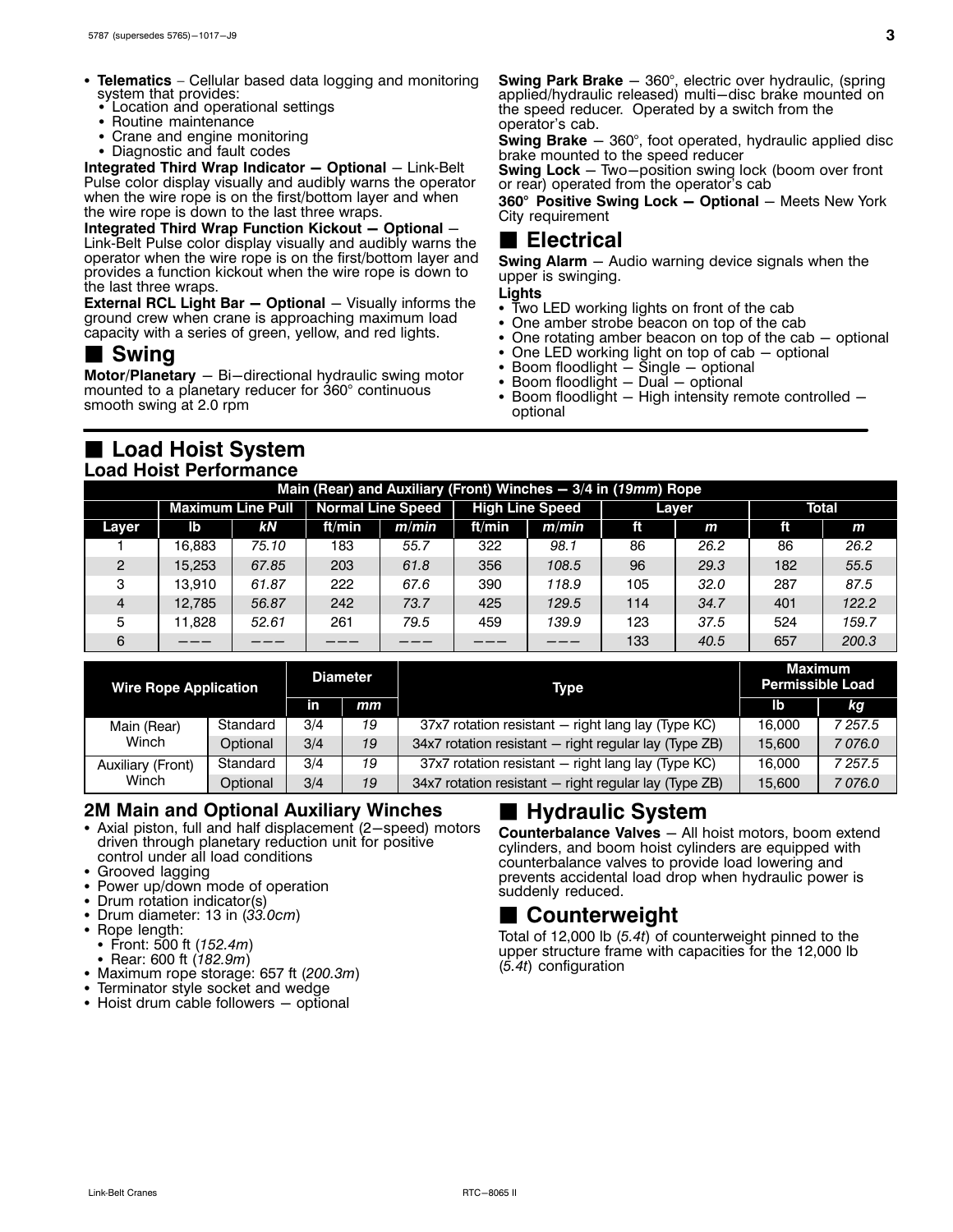# <span id="page-7-0"></span>**Carrier**

# General<br>• 10 ft 7 in (3.22)

10 ft 7 in (*3.22m*) wide

• 14 ft 7 in (*4.45m*) wheelbase (centerline of first axle to<br>centerline of second axle) centerline of second axle)

**Frame** - Box-type, torsion resistant, welded construction made of high tensile steel. Equipped with front and rear towing and tie-down lugs, tow connections, and access ladders.

### $\blacksquare$  Outriggers

**Boxes** – Two double box, front and rear welded to carrier frame

**Beams and Jacks** - Four single stage beams with Confined Area Lifting Capacities (CALC<sup>™</sup>) provide selectable outrigger extensions of full, intermediate, and retracted. Hydraulically controlled from the operator's cab with integral check valves.

**Pontoons** – Four lightweight, quick release, 23.5 x 23.5 in (*59.7 x 59.7cm*), steel pontoons with contact area of 460 in2 (*2 968cm2*) can be stored for road travel in storage racks on the carrier.

**Main Jack Reaction**  $-$  90,500 lb (41 050kg) force and 197 psi (*1 358kPa*) ground bearing pressure

### **E** Steering and Axles

**Steering** – Four independent modes consisting of two wheel front, two wheel rear, four wheel, and crab. Each mode is controlled from the steering wheel and is selected by a switch in the operator's cab.

**Drive** – Two modes: 4 x 2 and 4 x 4 for off highway travel **Axle 1**  $-$  Steered, non $-$ driven for 4 x 2 and steered, driven for  $4 \times 4$ 

Axle 2 - Steered, driven

### $\blacksquare$  Suspension

**Front** – Rigid mount to the carrier frame

**Rear** – The rear axle is suspended on the oscillation cylinders with motion of the axle controlled by a four bar linkage system. The oscillation cylinders lockout when the upper structure rotates 2.5° past centerline.

• Hydro-gas rear suspension - optional

### $\blacksquare$  **Tires and Wheels**

**Front and Rear** - Four (single) 26.5 x 25-26 ply rating, earthmover type tires on steel disc wheels • Spare tires and wheels - optional

### - **Brakes**

**Service** - Full hydraulic, dual circuit, disc type brakes on all wheel ends

**Parking/Emergency** - Spring applied type, acting on front axle

### - **Electrical**

Two batteries provide 12 volt starting and operation

#### **Lights**

- Front lighting includes two main headlights and two parking/directional indicators.
- Side lighting includes two parking/directional indicators per side.
- Rear lighting includes two parking/directional indicators, two parking/brake lights, and two reversing lights.
- Other equipment includes hazard/warning system, cab light, instrument panel light, and signal horn.

### **Engine**

| Specification                                 | <b>Cummins QSB</b>              |                                  |  |  |  |  |
|-----------------------------------------------|---------------------------------|----------------------------------|--|--|--|--|
| Numbers of<br>Cylinders                       | 6                               | 6                                |  |  |  |  |
| Cycle                                         | $\overline{4}$                  | $\overline{\mathbf{4}}$          |  |  |  |  |
| Emissions<br>Compliance Level:                | Tier 4f/Stage IV <sup>(1)</sup> | Tier 3/Stage IIIA <sup>(2)</sup> |  |  |  |  |
| Bore and Stroke:<br>inch (mm)                 | 4.21 x 4.88 (107 x<br>124)      | 4.21 x 4.88 (107 x<br>124)       |  |  |  |  |
| Piston Displacement:<br>in <sup>3</sup> $(L)$ | 408 (6.7)                       | 408 (6.7)                        |  |  |  |  |
| Max. Brake Horse-                             | 270 (201) @ 2,000<br>rpm        | 270 (201) @ 2,000<br>rpm         |  |  |  |  |
| power: hp (kW)                                | 260 (194) @ 2,200<br>rpm        | 260 (194) @ 2,200<br>rpm         |  |  |  |  |
| Peak Torque: ft lb<br>(Nm)                    | 730 (990) @ 1,500<br>rpm        | 730 (990) @ 1,500<br>rpm         |  |  |  |  |
| Electric/starting<br>systems: volts           | 12/12                           | 12/12                            |  |  |  |  |
| Alternator: amps                              | 160                             | 160                              |  |  |  |  |
| Crankcase Capacity:<br>qt $(L)$               | 15 (14.2)                       | 15 (14.2)                        |  |  |  |  |

- Water/fuel separator w/ heater and water in fuel (WIF) sensor

- -120-volt block heater - Tier 4f / Stage IV
- - $220 -$ volt block heater  $-$  Tier 3 / Stage IIIA
- -Grid heater  $-200$  amp
- - Mechanically driven, variable speed, engine controlled, viscous fan clutch
- - (1) Can only be sold and/or operated where Tier 4f and Stage IV off-highway emission standards are accepted. -
- (2) Can only be sold and/or operated where Tier 3 and Stage IIIA off-highway emission standards are accepted.

### - **Transmission**

**Powershift** - Three speed with high/low range for 6 forward and 6 reverse gears. Front axle disconnect for two or four wheel drive. Front axle disconnects in high range.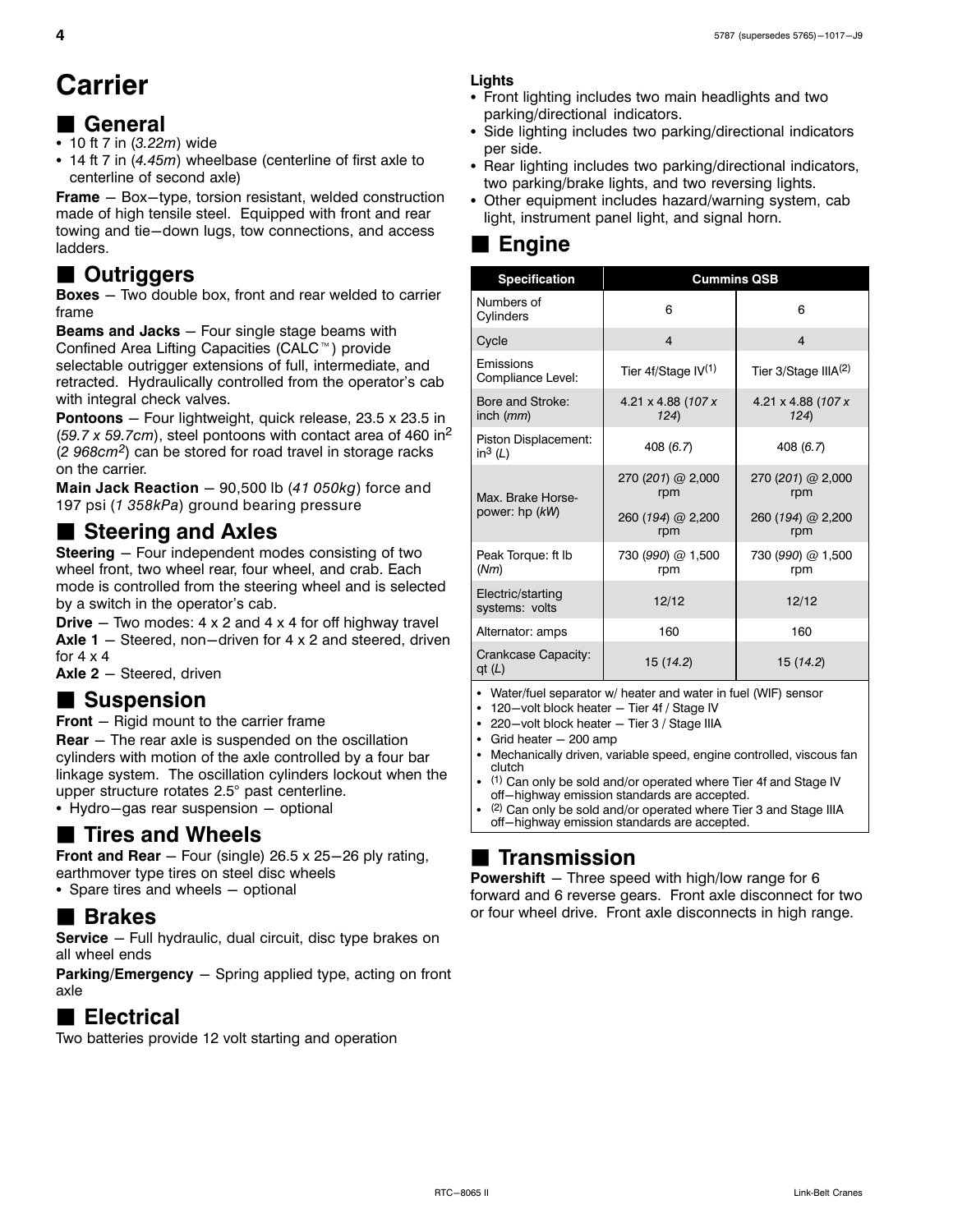### <span id="page-8-0"></span>- **Fuel Tank**

One 75 gallon (*283.9L*) capacity tank Diesel Exhaust Fluid (DEF) tank

• One 5 gal (18.9L) capacity tank

### $\blacksquare$  **Hydraulic System**

All functions are hydraulically powered allowing positive precise control with independent or simultaneous operation of all functions.

#### **Main Pumps**

- One two section fixed displacement gear pump for the front/rear winches and boom hoist circuits.
- One two section fixed displacement gear pump for the swing/telescope, power steering/outrigger/telescope, service brake, and oscillation circuits.
- One single section gear pump for the hydraulic oil cooler fan drive.
- Combined pump capacity of 138 gpm (*522.4Lpm*)

**Hydraulic Reservoir** - 153 gal (579.2L) capacity equipped with sight level gauge. Diffusers built in for deaeration. **Filtration** – One 10 micron, full flow line filter in the control

circuit. All oil is filtered prior to return to reservoir. Accessible for easy filter replacement.

### $\blacksquare$  **Maximum Speed**

23.2 mph (*37.3 km/h*)

#### - **Gradeability**

### **Pump Drive**

All pumps are mounted on the transmission and mechanically driven by the diesel engine.

- Front/rear winches and boom hoist pumps can be disconnected with a manual pump disconnect to aid in cold weather starting.

#### - **Paint**

Entire machine is pre-painted and oven baked with Highsolid Paint (2 part epoxy/polyester) and/or (2 part epoxy primer/2 part polyurethane top coat). Standard Link-Belt Red, Link-Belt Gray, and Gloss Black colors apply.

| <b>Counterweight</b> | <b>Ascending</b> |         |                | <b>Descending</b> | <b>Side</b>    |         |
|----------------------|------------------|---------|----------------|-------------------|----------------|---------|
|                      | <b>Degrees</b>   | % Grade | <b>Degrees</b> | % Grade           | <b>Degrees</b> | % Grade |
|                      | 20.0             | 36%     | 1.0            | 19%               |                |         |
| 12,000 lbs $(5.4t)$  | 7.0              | 31%     | 17.0           | 31%               | 5.0            | 9%      |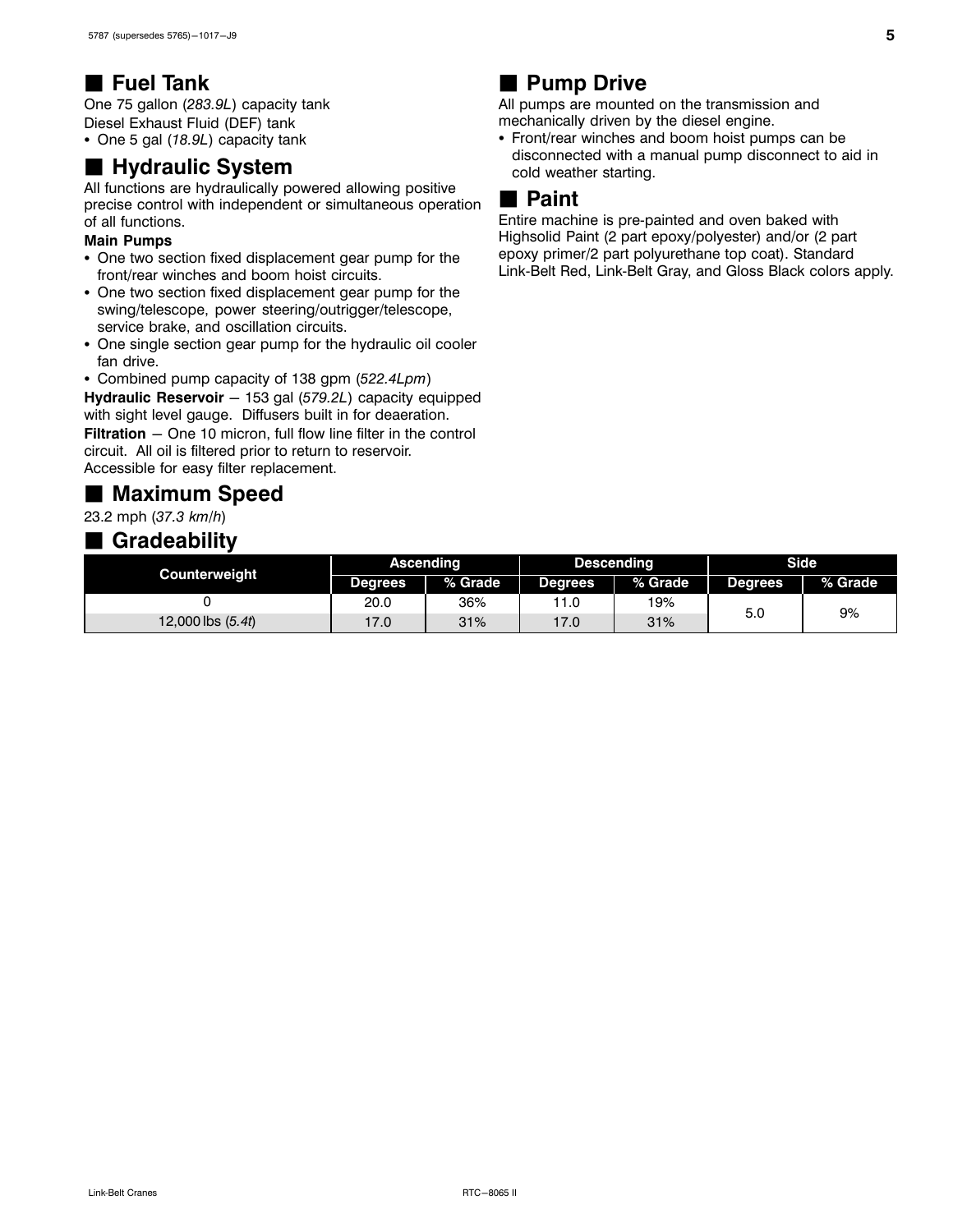# <span id="page-9-0"></span>**Axle Loads**

|                                                                            |                     |                 | <b>Gross Vehicle</b> |        |                    | <b>Upper Facing Front</b> |                | <b>Upper Facing Rear</b> |                    |                 |                   |
|----------------------------------------------------------------------------|---------------------|-----------------|----------------------|--------|--------------------|---------------------------|----------------|--------------------------|--------------------|-----------------|-------------------|
| <b>Base crane with full</b>                                                |                     | Weight (1)      |                      |        | <b>Front Axles</b> | <b>Rear Axles</b>         |                |                          | <b>Front Axles</b> |                 | <b>Rear Axles</b> |
| tank of fuel                                                               |                     | lb              | kg                   | lb     | kg                 | lb                        | kg             | lb                       | kg                 | lb              | kg                |
|                                                                            | Tier 4f / Stage IV  | 84,891          | 38 506               | 40,235 | 18 250             | 44,656                    | 20 25 6        | 36,367                   | 16 496             | 48,524          | 22 010            |
|                                                                            | Tier 3 / Stage IIIA | 84,834          | 38 480               | 40,520 | 18 380             | 44,314                    | 20 101         | 36,652                   | 16 625             | 48,181          | 21 855            |
| Pintle hook, front                                                         |                     | 13              | 6                    | 16     | $\overline{7}$     | $-4$                      | $-2$           | 16                       | 7                  | $-4$            | $-2$              |
| Pintle hook, rear                                                          |                     | $\overline{13}$ | 6                    | $-5$   | $-2$               | $\overline{17}$           | $\overline{8}$ | $-5$                     | $-2$               | $\overline{17}$ | 8                 |
| Hydro-gas suspension                                                       |                     | 48              | 22                   | 17     | $\overline{8}$     | 31                        | 14             | 17                       | 8                  | 31              | 14                |
| Operator in cab                                                            |                     | 250             | 113                  | 134    | 61                 | 116                       | 53             | 103                      | 47                 | 147             | 67                |
| Hoist drum follower - main                                                 |                     | 67              | $\overline{30}$      | $-28$  | $-13$              | $\overline{95}$           | 43             | $\overline{92}$          | $\overline{42}$    | $-25$           | $-11$             |
| Auxiliary winch with 500 ft (152.4m) wire<br>rope                          |                     | 538             | 244                  | $-100$ | $-45$              | 638                       | 289            | 610                      | 277                | $-72$           | $-33$             |
| Hoist drum follower - auxiliary                                            |                     | 67              | 30                   | $-17$  | $-8$               | 84                        | 38             | 80                       | 36                 | $-13$           | $-6$              |
| Substitute type "DB" rope with type "RB"<br>rope - main winch              |                     | 126             | 57                   | $-44$  | $-20$              | 170                       | 77             | 164                      | 74                 | $-38$           | $-17$             |
| Substitute type "DB" rope with type "RB"<br>rope - auxiliary winch         |                     | 105             | 48                   | $-19$  | $-9$               | 124                       | 56             | 119                      | 54                 | $-14$           | $-6$              |
| Substitute 500 ft (152.4m) wire rope with<br>600 ft $(182.9m)$ - auxiliary |                     | 104             | 47                   | $-19$  | $-9$               | 123                       | 56             | 118                      | 54                 | $-14$           | -6                |
| Remove 600 ft (182.9m) wire rope from rear<br>(main) winch                 |                     | $-642$          | $-291$               | 226    | 103                | $-868$                    | $-394$         | $-835$                   | $-377$             | 193             | 88                |
| Remove 500 ft (152.4m) wire rope from<br>front (auxiliary) winch           |                     | $-538$          | $-244$               | 100    | 45                 | $-638$                    | $-289$         | $-610$                   | $-277$             | 72              | 33                |
| <b>Emergency steering</b>                                                  |                     | 260             | 118                  | 35     | 16                 | 225                       | 102            | 212                      | 96                 | 48              | 22                |
| 360° mechanical swing lock                                                 |                     | 140             | 64                   | 52     | 24                 | 88                        | 40             | 81                       | 37                 | 59              | 27                |
| Air conditioning                                                           |                     | 220             | 100                  | 57     | 26                 | 163                       | 74             | 152                      | 69                 | 68              | 31                |
| Floodlight to front of boom base section                                   |                     | $\overline{7}$  | 3                    | 13     | 6                  | $-6$                      | $-3$           | $-6$                     | $-3$               | 13              | 6                 |
| Fly mounting brackets to boom base<br>section for fly options              |                     | 176             | 80                   | 316    | 143                | $-140$                    | $-63$          | $-149$                   | $-67$              | 325             | 147               |
| 35 ft (10.67m) offsettable fly - stowed                                    |                     | 1,591           | 722                  | 2.504  | 1 1 3 6            | $-913$                    | $-414$         | $-995$                   | $-451$             | 2,586           | 1 1 7 3           |
| 35-58 ft (10.67-17.68m) offsettable fly -<br>stowed                        |                     | 2,263           | 1026                 | 3,162  | 1434               | $-899$                    | $-408$         | $-1,016$                 | $-461$             | 3,279           | 1487              |
| Auxiliary lifting sheave                                                   |                     | 110             | 50                   | 297    | 135                | $-187$                    | $-85$          | $-193$                   | $-88$              | 303             | 137               |
| 60 ton (54.4mt) 4-sheave hook block at<br>bumper                           |                     | 1,109           | 503                  | 1,635  | 742                | $-526$                    | $-239$         | $-583$                   | $-264$             | 1,692           | 767               |
| 70 ton (63.5mt) 5-sheave hook block at<br>bumper                           |                     | 1.400           | 635                  | 2,064  | 936                | $-664$                    | $-301$         | $-736$                   | $-334$             | 2,136           | 969               |
| 8.5 ton (7.7mt) hook ball at bumper                                        |                     | 360             | 163                  | 531    | 241                | $-171$                    | $-78$          | $-189$                   | $-86$              | 549             | 249               |
| 60 ton (54.4mt) 4-sheave hook block at<br>boom head                        |                     | 1,109           | 503                  | 2,883  | 1 308              | $-1,774$                  | $-805$         | $-1,831$                 | $-831$             | 2,940           | 1 3 3 4           |
| 70 ton (63.5mt) 5-sheave hook block at<br>boom head                        |                     | 1,400           | 635                  | 3.640  | 1651               | $-2,240$                  | $-1016$        | $-2,312$                 | $-1049$            | 3,712           | 1684              |
| 8.5 ton (7.7mt) hook ball at boom head                                     |                     | 360             | 163                  | 936    | 425                | $-576$                    | $-261$         | $-595$                   | $-670$             | 955             | 433               |

|                            | Maximum Allowable Axle Load $@$ 25 mph (40.2km/h) |
|----------------------------|---------------------------------------------------|
| $26.5 \times 25 (26 - PR)$ | 51,040 lb (23 151kg)                              |

(1) Adjust gross vehicle weight and axle loading according to component weight. Note: All weights are  $\pm 3\%$ .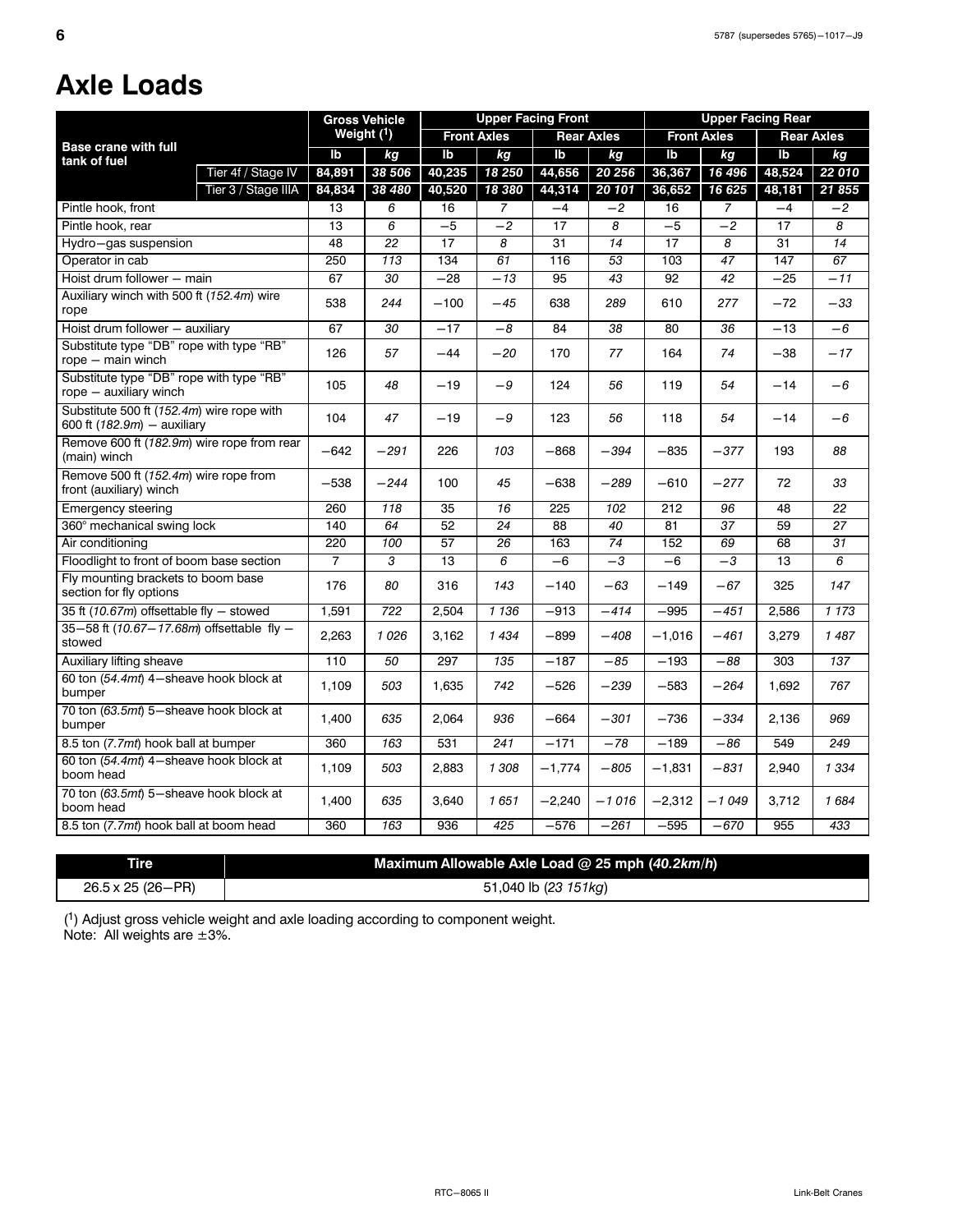### <span id="page-10-0"></span>**General Dimensions Tier 4f / Stage IV**

#### **Q** of Rotation 38' 0" (*11.6m*) 7' 0" (*2.1m*) 1' 2.47" (*0.4m*) 2' 7.55" (*0.8m*) <u> Hink+Belt</u>  $\circ$ ō  $\frac{1}{\mathfrak{g}}$  . 12' 7.57" (*3.8m*) @ 0° ∖⊪⊯-4  $\frac{1}{\sqrt{2}}$  $12' 2.05"$ 7' 5.39" (*3.7m*) 10' 7.63" (*3.2m*) @ -3° 10.56" WA)  $\mathcal{E}$ (*2.3m*) @ 0° 5' 5.62" (*1.7m*) @ -3° **KUITUTA** C đц (*0.3m*) ţ<br>Ö 5' 8.57" (*1.7m*) 21.9° 25.2° ann 1' 3.18" (*0.4m*) 1' 6.16" (*0.5m*)  $7' 8$ 6' 11" (*2.1m*) (*2.3m*) 13' 6.81" 13' 6.81" (*4.1m*) (*4.1m*) 45' 5.6" (*13.6m*) 47' 2.36" (*14.4m*) **Turning Radius - Front Wheel (4x2) Steering <b>English Metric**<br>
Wall to wall over carrier **All to wall over Carrier English English English English English English English** Wall to wall over carrier 43' 2" 13.2m<br>
Wall to wall over boom attachment<br>
53' 3" 16.2m **Q** of Rotation Wall to wall over boom attachment 53' 3" 16.2m<br>
Curb to curb  $41' 6" 12.6m$ Curb to curb 41' 6" *12.6m* Centerline of tire 40' 0" **12.2m** 10' 2" (*3.1m*) 5' 4.88" **Turning Radius - All Wheel (4x4) Steering English Metric Leap is a metric Wall to wall over carrier Wall to wall over carrier and the Vall of the Vall of the Vall of the Vall of the Vall of the Vall of the Vall of the Val** (*1.6m*) Wall to wall over carrier 26' 6" **8.1m**<br>
Wall to wall over boom attachment 38' 0" 11.6m Wall to wall over boom attachment 38' 0" 11.6m<br>
Curb to curb 38' 0" 11.6m<br>
24' 10" 7.6m Curb to curb 24' 10" *7.6m* **Centerline of tire** 23' 6" **7.2m Tail Swing English** *Metric* With counterweight 13' 8.14" *4.2m* Without counterweight N/A *N/A N/A* **Lunds** 23.03" (*0.6m*) ब  $\overline{r}$  $\mathbf{\hat{V}}$ ДΘ  $\begin{bmatrix} 9.82 \\ (0.2m) \end{bmatrix}$ 8' 2.45" (*2.5m*)(*0.2m*) 13.21" 9' 6.75" (*0.3m*) (*2.9m*)

Not To Scale

10' 7.5" (*3.2m*) 17' 9.27" (*5.4m*)

24' 0" (*7.3m*)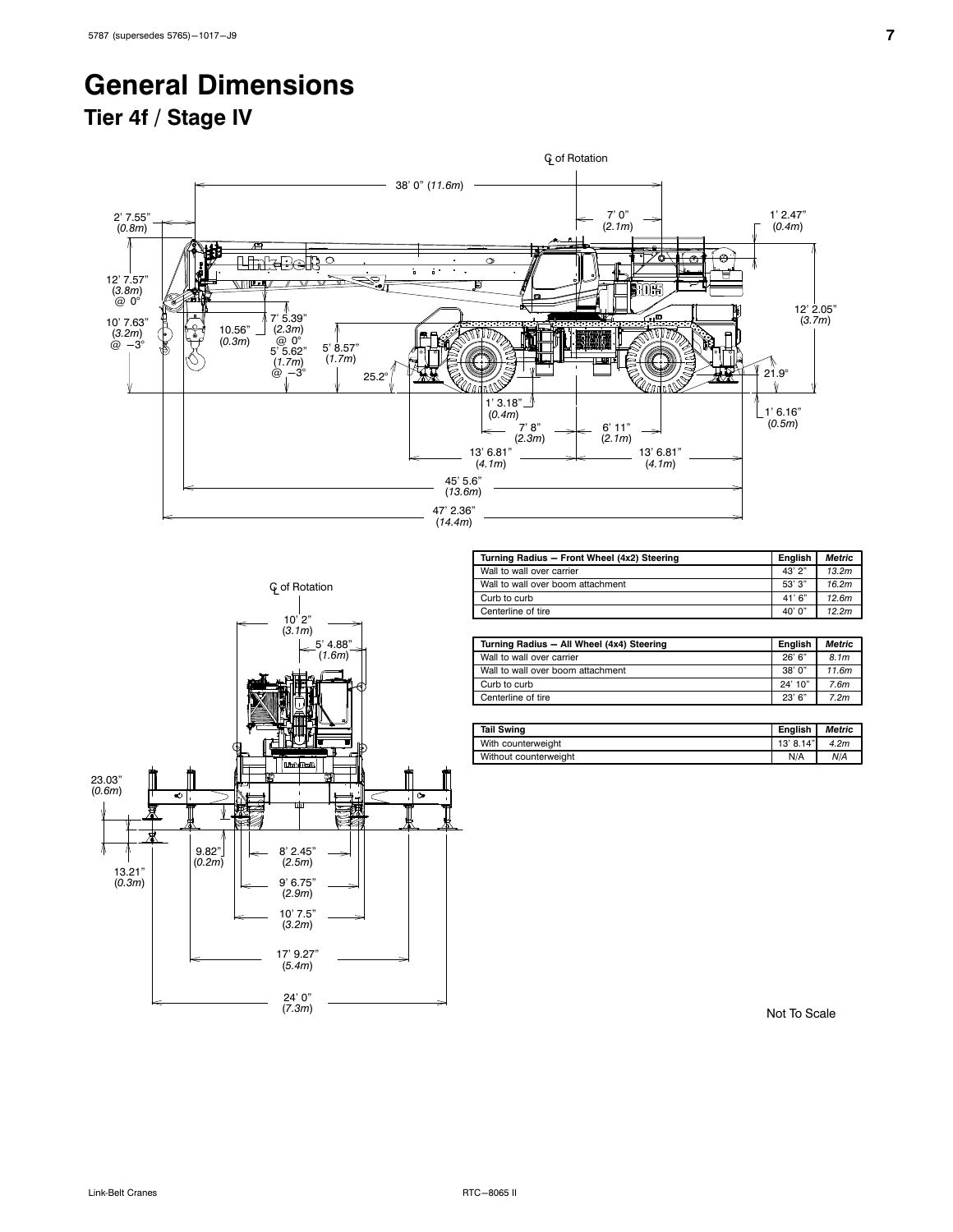# <span id="page-11-0"></span>**General Dimensions**

### **Tier 3 / Stage IIIA**



Not To Scale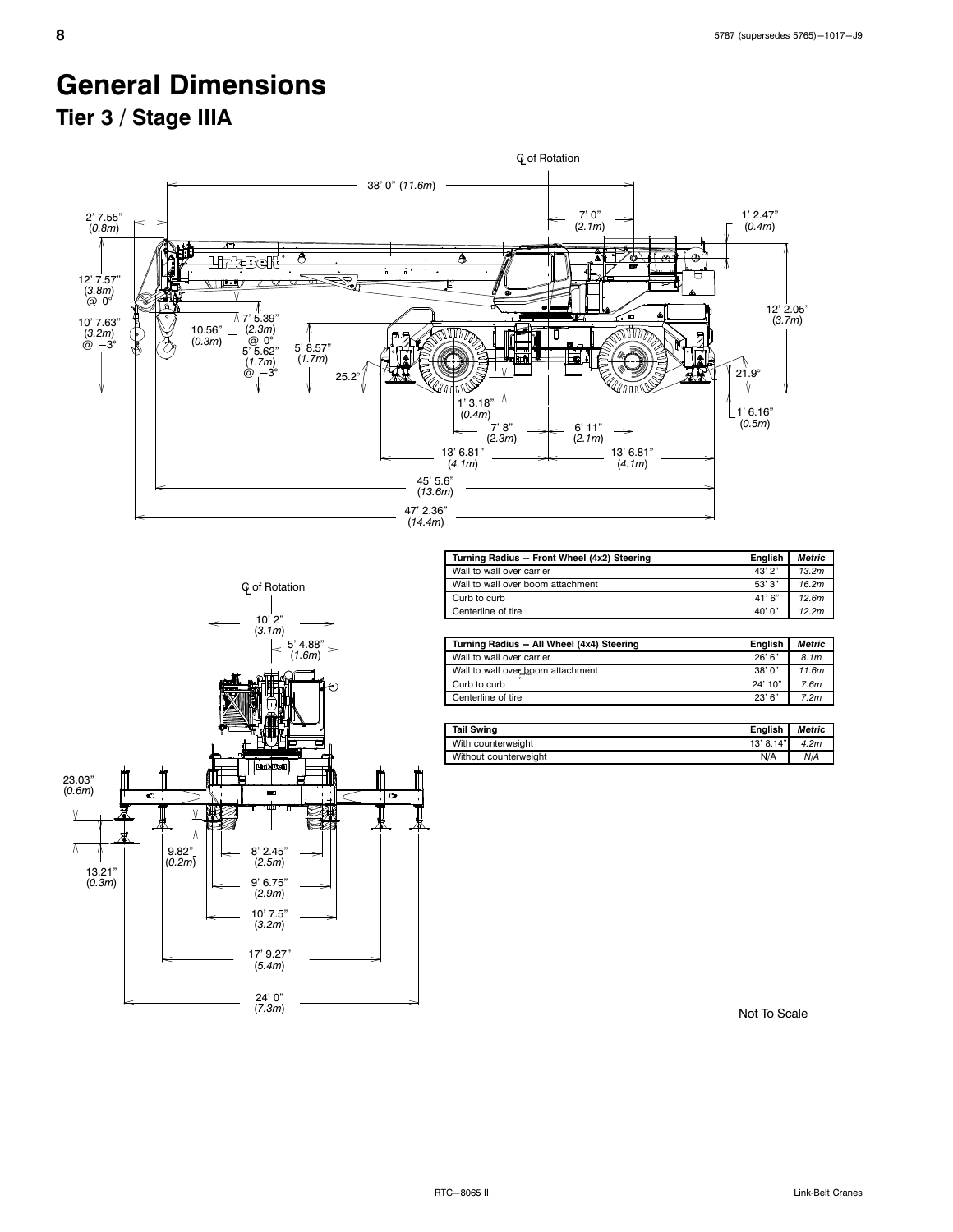## <span id="page-12-0"></span>**Working Range Diagram**

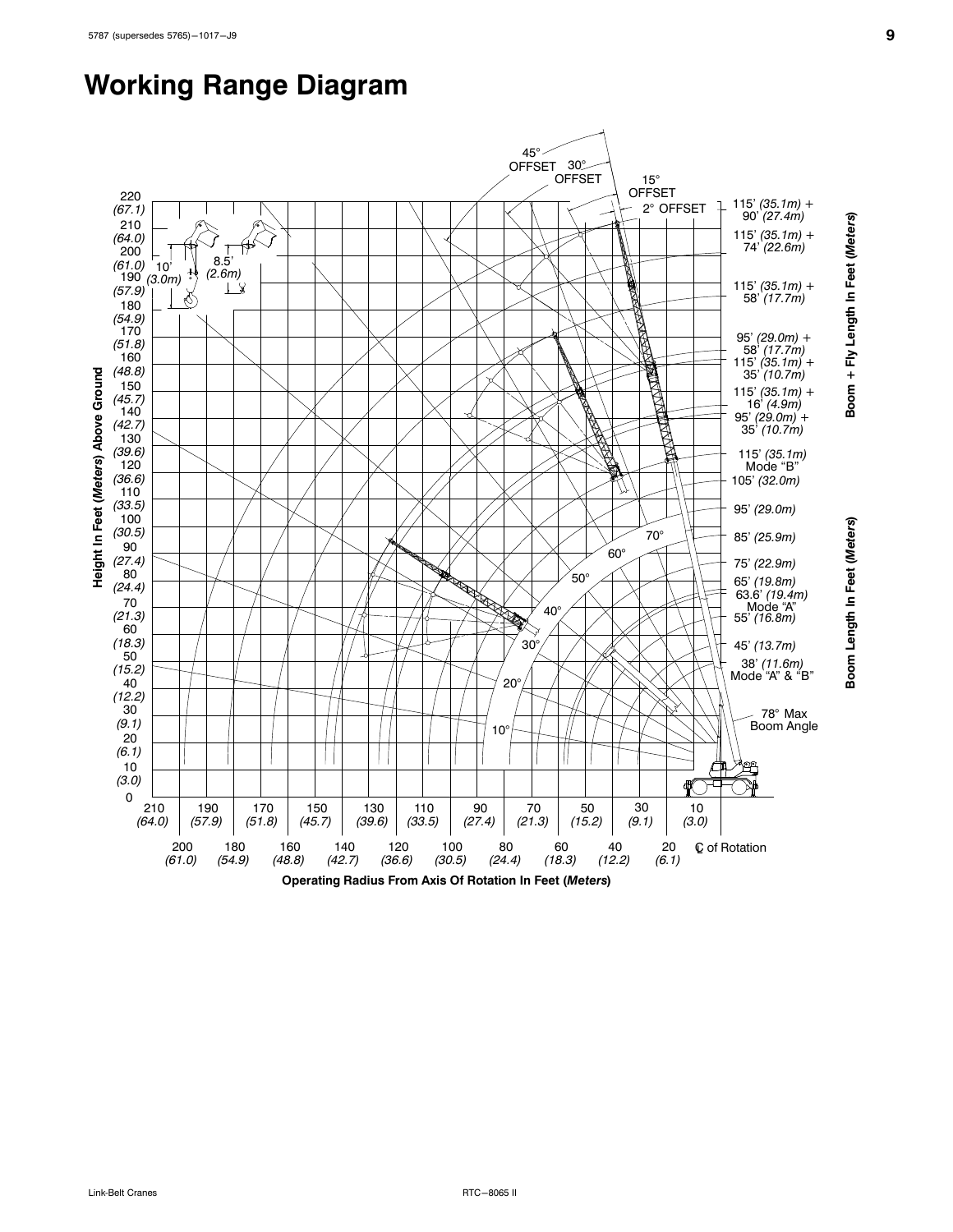# <span id="page-13-0"></span>**Boom Extend Modes**

### **Boom Mode "A" (A−max)**

Only inner mid section telescopes.

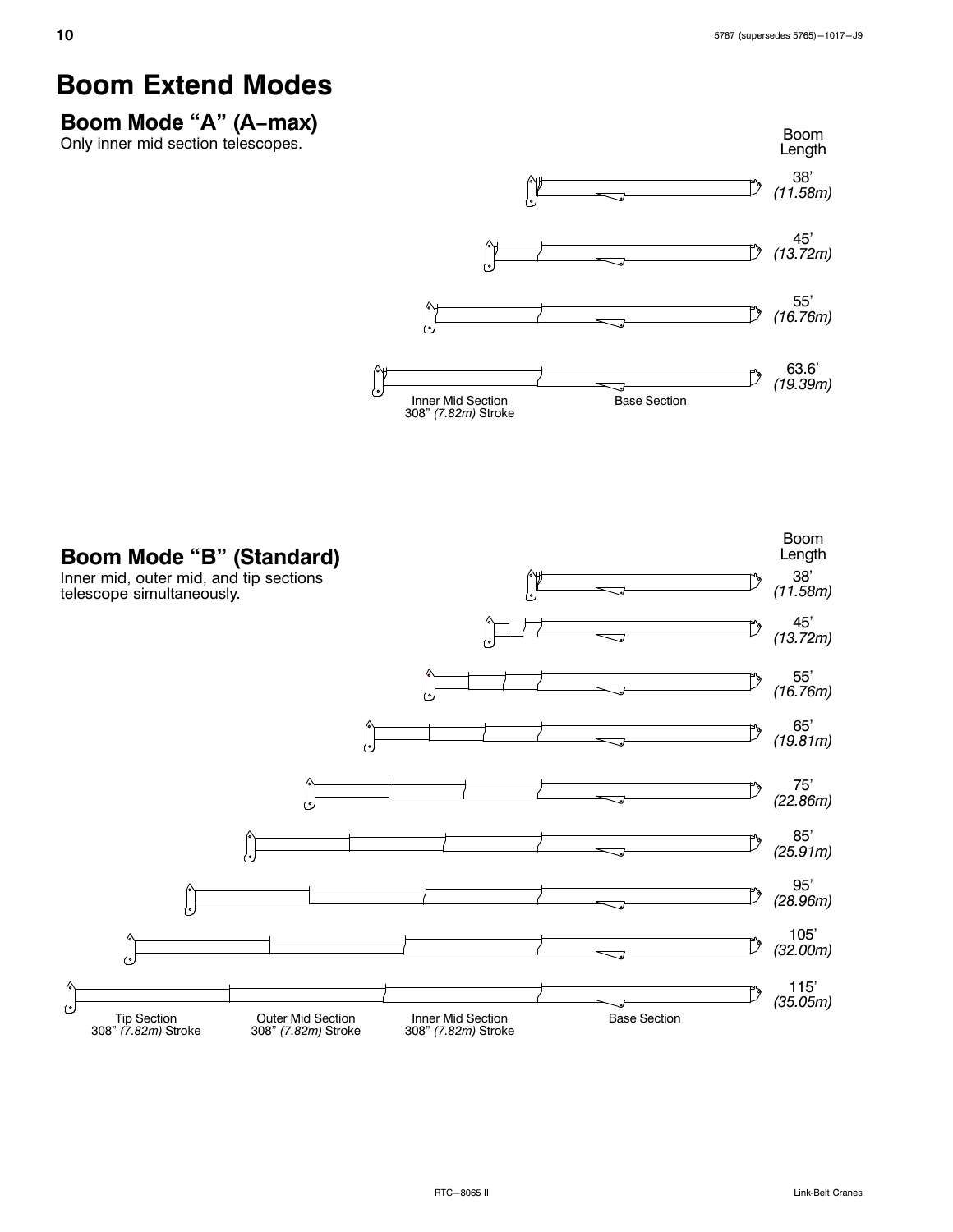# <span id="page-14-0"></span>**Main Boom Lift Capacity Charts - Imperial**

| Fully Extended Outriggers - 360° Rotation<br>(All Capacities Are Listed In Pounds) |                    |         |         |          |                         |        |        |        |        |                   |  |
|------------------------------------------------------------------------------------|--------------------|---------|---------|----------|-------------------------|--------|--------|--------|--------|-------------------|--|
| <b>Radius</b>                                                                      |                    |         |         |          | <b>Boom Length (ft)</b> |        |        |        |        | <b>Radius</b>     |  |
| (f <sup>t</sup> )                                                                  | 38                 | 45      | 55      | 63.6/65  | 75                      | 85     | 95     | 105    | 115    | (f <sup>t</sup> ) |  |
| 9                                                                                  | 130,000            |         |         |          |                         |        |        |        |        | 9                 |  |
| 10                                                                                 | 120,000            | 108,200 | 106,100 |          |                         |        |        |        |        | 10                |  |
| 12                                                                                 | 108.900            | 104,600 | 98,100  | 71.900** |                         |        |        |        |        | 12                |  |
| 15                                                                                 | 91,600             | 91,200  | 86,200  | 71.900** | 54,000                  |        |        |        |        | 15                |  |
| 20                                                                                 | 67,100             | 66,800  | 66,400  | 66,100** | 54,000                  | 55,900 | 46,400 |        |        | 20                |  |
| 25                                                                                 | 52,000             | 52,600  | 53,000  | 53,000   | 53,700                  | 49,900 | 41,800 | 36,200 | 28,100 | 25                |  |
| 30                                                                                 | 41,800             | 42.500  | 43.000  | 43.400   | 43,600                  | 43.800 | 37,800 | 34,200 | 28,100 | 30                |  |
| 35                                                                                 |                    | 33,300  | 33,900  | 34,200   | 34,400                  | 34,600 | 34,000 | 30,700 | 28,100 | 35                |  |
| 40                                                                                 |                    |         | 26,400  | 26,700   | 26,900                  | 27,100 | 27,200 | 27,300 | 25,700 | 40                |  |
| 45                                                                                 |                    |         | 21,200  | 21,600   | 21,800                  | 22,000 | 22,100 | 22,100 | 22,200 | 45                |  |
| 50                                                                                 |                    |         |         | 17,700   | 18,000                  | 18,100 | 18,200 | 18,300 | 18,300 | 50                |  |
| 55                                                                                 |                    |         |         | 14,800   | 15,000                  | 15,100 | 15,200 | 15,300 | 15,400 | 55                |  |
| 60                                                                                 |                    |         |         |          | 12,700                  | 12,800 | 12,900 | 13,000 | 13,000 | 60                |  |
| 65                                                                                 |                    |         |         |          | 10,800                  | 11,000 | 11,100 | 11,200 | 11,200 | 65                |  |
| 70                                                                                 |                    |         |         |          |                         | 9,400  | 9,500  | 9,600  | 9,700  | 70                |  |
| 75                                                                                 |                    |         |         |          |                         | 8,100  | 8,200  | 8,300  | 8,300  | 75                |  |
| 80                                                                                 |                    |         |         |          |                         |        | 7,100  | 7,100  | 7,200  | 80                |  |
| 85                                                                                 |                    |         |         |          |                         |        | 6,100  | 6,200  | 6,200  | 85                |  |
| 90                                                                                 |                    |         |         |          |                         |        |        | 5,300  | 5,400  | 90                |  |
| 95                                                                                 |                    |         |         |          |                         |        |        | 4,600  | 4,600  | 95                |  |
| 100                                                                                |                    |         |         |          |                         |        |        |        | 4,000  | 100               |  |
| 105                                                                                |                    |         |         |          |                         |        |        |        | 3,400  | 105               |  |
|                                                                                    | ** 63.6 A-max Mode |         |         |          |                         |        |        |        |        |                   |  |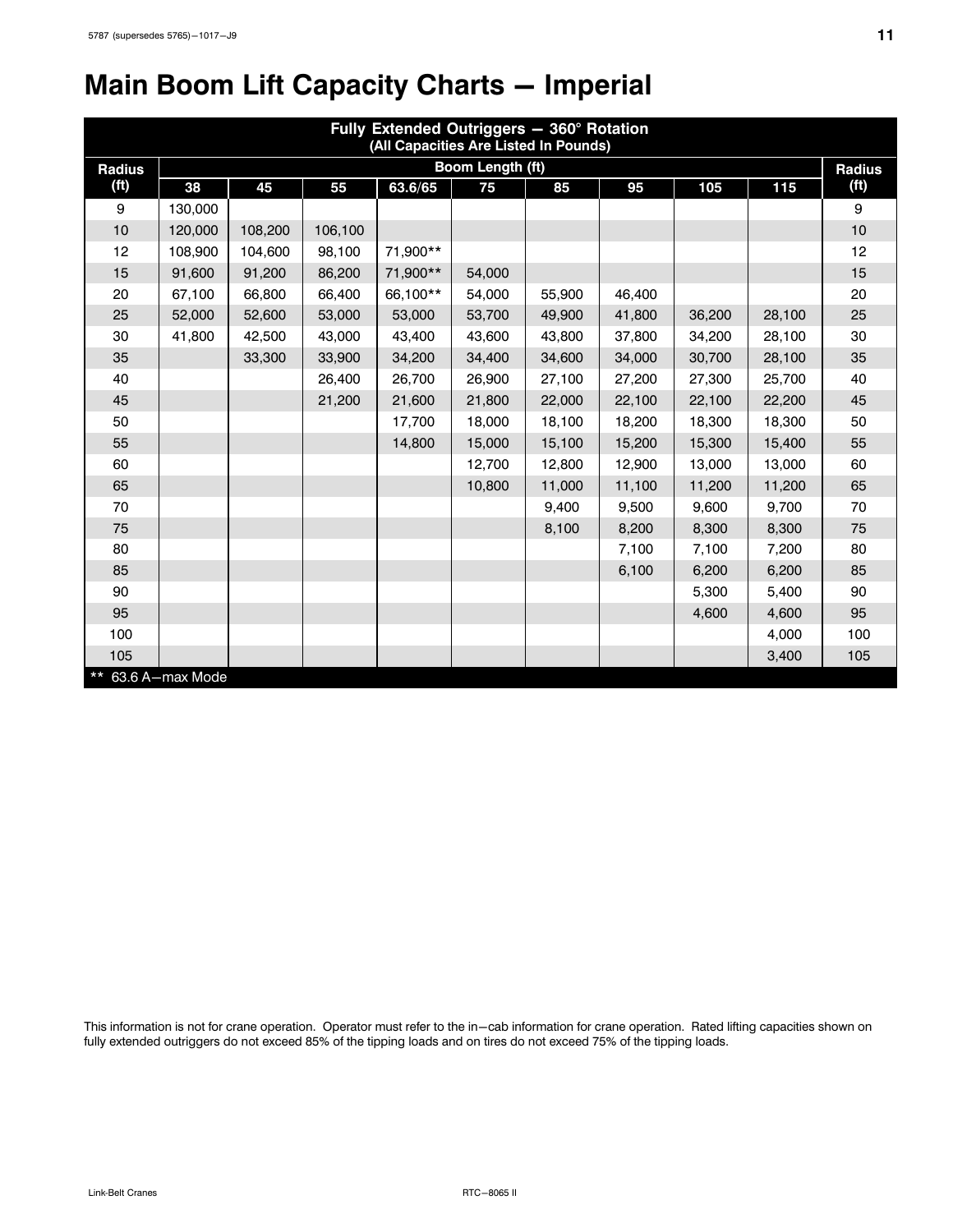<span id="page-15-0"></span>

| On Tires - Stationary - Boom Centered Over Front Between Tire Tracks<br>(All Capacities Are Listed In Pounds) |        |        |        |                  |        |        |                   |  |  |  |  |
|---------------------------------------------------------------------------------------------------------------|--------|--------|--------|------------------|--------|--------|-------------------|--|--|--|--|
| Radius                                                                                                        |        |        |        | Boom Length (ft) |        |        | Radius            |  |  |  |  |
| (f <sup>t</sup> )                                                                                             | 38     | 45     | 55     | 65               | 75     | 85     | (f <sup>t</sup> ) |  |  |  |  |
| 10                                                                                                            | 64,000 |        |        |                  |        |        | 10                |  |  |  |  |
| 12                                                                                                            | 56,800 | 56,400 |        |                  |        |        | 12                |  |  |  |  |
| 15                                                                                                            | 48,500 | 48,900 | 39,500 |                  |        |        | 15                |  |  |  |  |
| 20                                                                                                            | 38,400 | 39,100 | 39,500 | 30,400           |        |        | 20                |  |  |  |  |
| 25                                                                                                            | 29,000 | 29,700 | 30,100 | 30,400           | 22,400 |        | 25                |  |  |  |  |
| 30                                                                                                            | 20,600 | 21,400 | 21,900 | 22,200           | 22,400 | 17,200 | 30                |  |  |  |  |
| 35                                                                                                            |        | 16,000 | 16,600 | 16,900           | 17,100 | 17,200 | 35                |  |  |  |  |
| 40                                                                                                            |        |        | 12,900 | 13,300           | 13,400 | 13,600 | 40                |  |  |  |  |
| 45                                                                                                            |        |        | 10,200 | 10,600           | 10,800 | 11,000 | 45                |  |  |  |  |
| 50                                                                                                            |        |        |        | 8,500            | 8,800  | 8,900  | 50                |  |  |  |  |
| 55                                                                                                            |        |        |        | 6,800            | 7,100  | 7,300  | 55                |  |  |  |  |
| 60                                                                                                            |        |        |        |                  | 5,700  | 5,900  | 60                |  |  |  |  |
| 65                                                                                                            |        |        |        |                  | 4,600  | 4,800  | 65                |  |  |  |  |
| 70                                                                                                            |        |        |        |                  |        | 3,900  | 70                |  |  |  |  |
| 75                                                                                                            |        |        |        |                  |        | 3,100  | 75                |  |  |  |  |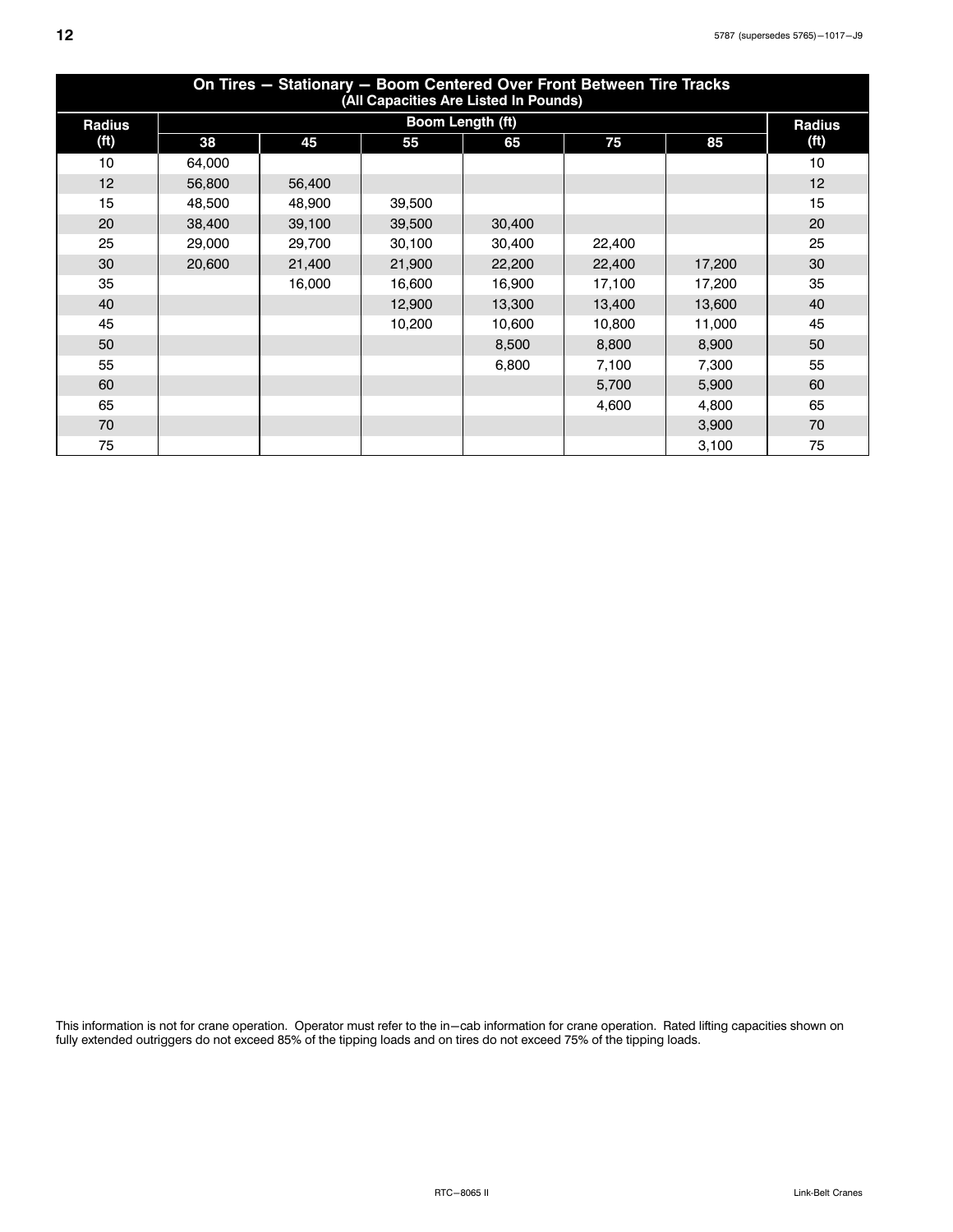<span id="page-16-0"></span>

| On Tires - Pick & Carry (Creep) - Boom Centered Over Front<br>(All Capacities Are Listed In Pounds) |        |        |                  |        |        |        |                   |  |  |  |  |
|-----------------------------------------------------------------------------------------------------|--------|--------|------------------|--------|--------|--------|-------------------|--|--|--|--|
| Radius                                                                                              |        |        | Boom Length (ft) |        |        |        | <b>Radius</b>     |  |  |  |  |
| (f <sup>t</sup> )                                                                                   | 38     | 45     | 55               | 65     | 75     | 85     | (f <sup>t</sup> ) |  |  |  |  |
| 10                                                                                                  | 63,000 |        |                  |        |        |        | 10                |  |  |  |  |
| 12                                                                                                  | 55,200 | 54,900 |                  |        |        |        | 12                |  |  |  |  |
| 15                                                                                                  | 46,300 | 46,700 | 39,500           |        |        |        | 15                |  |  |  |  |
| 20                                                                                                  | 35,700 | 36,100 | 36,600           | 30,400 |        |        | 20                |  |  |  |  |
| 25                                                                                                  | 28,300 | 28,800 | 29,300           | 29,600 | 22,400 |        | 25                |  |  |  |  |
| 30                                                                                                  | 20,600 | 21,400 | 21,900           | 22,200 | 22,400 | 17,200 | 30                |  |  |  |  |
| 35                                                                                                  |        | 16,000 | 16,600           | 16,900 | 17,100 | 17,200 | 35                |  |  |  |  |
| 40                                                                                                  |        |        | 12,900           | 13,300 | 13,400 | 13,600 | 40                |  |  |  |  |
| 45                                                                                                  |        |        | 10,200           | 10,600 | 10,800 | 11,000 | 45                |  |  |  |  |
| 50                                                                                                  |        |        |                  | 8,500  | 8,800  | 8,900  | 50                |  |  |  |  |
| 55                                                                                                  |        |        |                  | 6,800  | 7,100  | 7,300  | 55                |  |  |  |  |
| 60                                                                                                  |        |        |                  |        | 5,700  | 5,900  | 60                |  |  |  |  |
| 65                                                                                                  |        |        |                  |        | 4,600  | 4,800  | 65                |  |  |  |  |
| 70                                                                                                  |        |        |                  |        |        | 3,900  | 70                |  |  |  |  |
| 75                                                                                                  |        |        |                  |        |        | 3,100  | 75                |  |  |  |  |

| On Tires - Stationary - $360^\circ$ Rotation<br>(All Capacities Are Listed In Pounds) |                  |        |        |        |        |       |                   |  |  |  |  |
|---------------------------------------------------------------------------------------|------------------|--------|--------|--------|--------|-------|-------------------|--|--|--|--|
| <b>Radius</b>                                                                         | Boom Length (ft) |        |        |        |        |       |                   |  |  |  |  |
| (f <sup>t</sup> )                                                                     | 38               | 45     | 55     | 65     | 75     | 85    | (f <sup>t</sup> ) |  |  |  |  |
| 10                                                                                    | 47,700           |        |        |        |        |       | 10                |  |  |  |  |
| 12                                                                                    | 39,000           | 39,500 |        |        |        |       | 12                |  |  |  |  |
| 15                                                                                    | 26,800           | 27,400 | 27,800 |        |        |       | 15                |  |  |  |  |
| 20                                                                                    | 16,200           | 16,800 | 17,300 | 17,600 |        |       | 20                |  |  |  |  |
| 25                                                                                    | 10,500           | 11,100 | 11,700 | 12,000 | 12,200 |       | 25                |  |  |  |  |
| 30                                                                                    | 6,800            | 7,500  | 8,100  | 8,400  | 8,600  | 8,800 | 30                |  |  |  |  |
| 35                                                                                    |                  | 5,000  | 5,600  | 5,900  | 6,200  | 6,300 | 35                |  |  |  |  |
| 40                                                                                    |                  |        | 3,800  | 4,100  | 4,400  | 4,600 | 40                |  |  |  |  |
| 45                                                                                    |                  |        | 2,400  | 2,800  | 3,000  | 3,200 | 45                |  |  |  |  |
| 50                                                                                    |                  |        |        | 1,700  | 1,900  | 2,100 | 50                |  |  |  |  |
| 55                                                                                    |                  |        |        |        | 1,100  | 1,200 | 55                |  |  |  |  |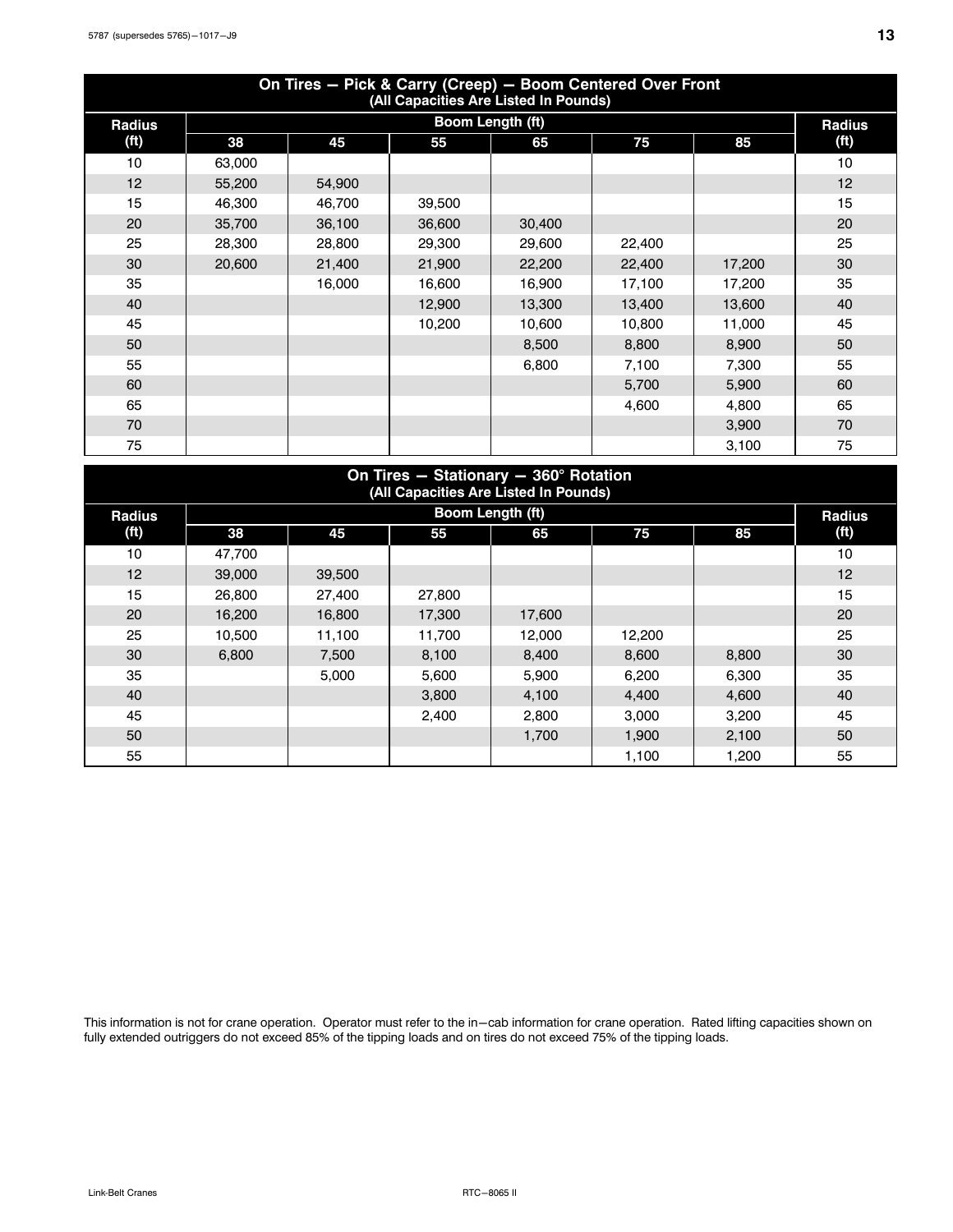# <span id="page-17-0"></span>**Fly Attachment Lift Capacity Charts - Optional**

|                   | Fully Extended Outriggers - 360° Rotation<br>(All Capacities Are Listed In Pounds) |                                          |       |       |                                           |        |                 |       |       |  |  |  |  |
|-------------------|------------------------------------------------------------------------------------|------------------------------------------|-------|-------|-------------------------------------------|--------|-----------------|-------|-------|--|--|--|--|
|                   |                                                                                    | 115 ft Main Boom Length<br>2° Fly Offset |       |       | 115 ft Main Boom Length<br>15° Fly Offset |        |                 |       |       |  |  |  |  |
| Radius            |                                                                                    | Fly Length (ft)                          |       |       | Radius                                    |        | Fly Length (ft) |       |       |  |  |  |  |
| (f <sup>t</sup> ) | 35                                                                                 | 58                                       | 74    | 90    | (f <sup>t</sup> )                         | 35     | 58              | 74    | 90    |  |  |  |  |
| 35                | 13,100                                                                             |                                          |       |       | 35                                        |        |                 |       |       |  |  |  |  |
| 40                | 13,100                                                                             |                                          |       |       | 40                                        |        |                 |       |       |  |  |  |  |
| 45                | 13,100                                                                             | 8,800                                    |       |       | 45                                        | 11,800 |                 |       |       |  |  |  |  |
| 50                | 12,900                                                                             | 8,700                                    | 7,200 |       | 50                                        | 11,500 |                 |       |       |  |  |  |  |
| 55                | 12,600                                                                             | 8,400                                    | 7,200 | 5,500 | 55                                        | 11,200 |                 |       |       |  |  |  |  |
| 60                | 12,300                                                                             | 8,200                                    | 7,200 | 5,500 | 60                                        | 11,000 | 7,100           |       |       |  |  |  |  |
| 65                | 12,000                                                                             | 8,000                                    | 7,000 | 5,400 | 65                                        | 10,700 | 6,900           | 5,900 |       |  |  |  |  |
| 70                | 10,600                                                                             | 7,700                                    | 6,500 | 5,000 | 70                                        | 10,400 | 6,700           | 5,600 | 4,500 |  |  |  |  |
| 75                | 9,200                                                                              | 7,500                                    | 6,100 | 4,700 | 75                                        | 9,800  | 6,500           | 5,300 | 4,200 |  |  |  |  |
| 80                | 8,000                                                                              | 7,200                                    | 5,800 | 4,300 | 80                                        | 8,600  | 6,300           | 5,000 | 3,900 |  |  |  |  |
| 85                | 7,000                                                                              | 7,000                                    | 5,400 | 4,100 | 85                                        | 7,500  | 6,100           | 4,700 | 3,600 |  |  |  |  |
| 90                | 6,200                                                                              | 6,700                                    | 5,100 | 3,800 | 90                                        | 6,600  | 5,900           | 4,500 | 3,400 |  |  |  |  |
| 95                | 5,400                                                                              | 5,900                                    | 4,900 | 3,600 | 95                                        | 5,800  | 5,700           | 4,300 | 3,200 |  |  |  |  |
| 100               | 4,700                                                                              | 5,200                                    | 4,600 | 3,300 | 100                                       | 5,100  | 5,600           | 4,100 | 3,000 |  |  |  |  |
| 105               | 4,100                                                                              | 4,600                                    | 4,400 | 3,100 | 105                                       | 4,400  | 5,200           | 3,900 | 2,800 |  |  |  |  |
| 110               | 3,600                                                                              | 4,100                                    | 4,000 | 2,900 | 110                                       | 3,900  | 4,600           | 3,700 | 2,700 |  |  |  |  |
| 115               | 3,100                                                                              | 3,600                                    | 3,500 | 2,800 | 115                                       | 3,300  | 4,000           | 3,500 | 2,500 |  |  |  |  |
| 120               | 2,600                                                                              | 3,100                                    | 3,000 | 2,600 | 120                                       | 2,900  | 3,500           | 3,400 | 2,400 |  |  |  |  |
| 125               | 2,200                                                                              | 2,700                                    | 2,600 | 2,500 | 125                                       | 2,400  | 3,100           | 3,000 | 2,200 |  |  |  |  |
| 130               | 1,900                                                                              | 2,300                                    | 2,200 | 2,200 | 130                                       | 2,000  | 2,700           | 2,600 | 2,100 |  |  |  |  |
| 135               | 1,500                                                                              | 2,000                                    | 1,900 | 1,900 | 135                                       | 1,600  | 2,300           | 2,200 | 2,000 |  |  |  |  |
| 140               | 1,200                                                                              | 1,600                                    | 1,500 | 1,500 | 140                                       | 1,300  | 1,900           | 1,800 | 1,900 |  |  |  |  |
| 145               |                                                                                    | 1,400                                    | 1,200 | 1,200 | 145                                       |        | 1,600           | 1,500 | 1,500 |  |  |  |  |
| 150               |                                                                                    | 1,100                                    | 1,000 |       | 150                                       |        | 1,300           | 1,200 | 1,200 |  |  |  |  |
| 155               |                                                                                    | 800                                      |       |       | 155                                       |        | 1,000           | 900   | 900   |  |  |  |  |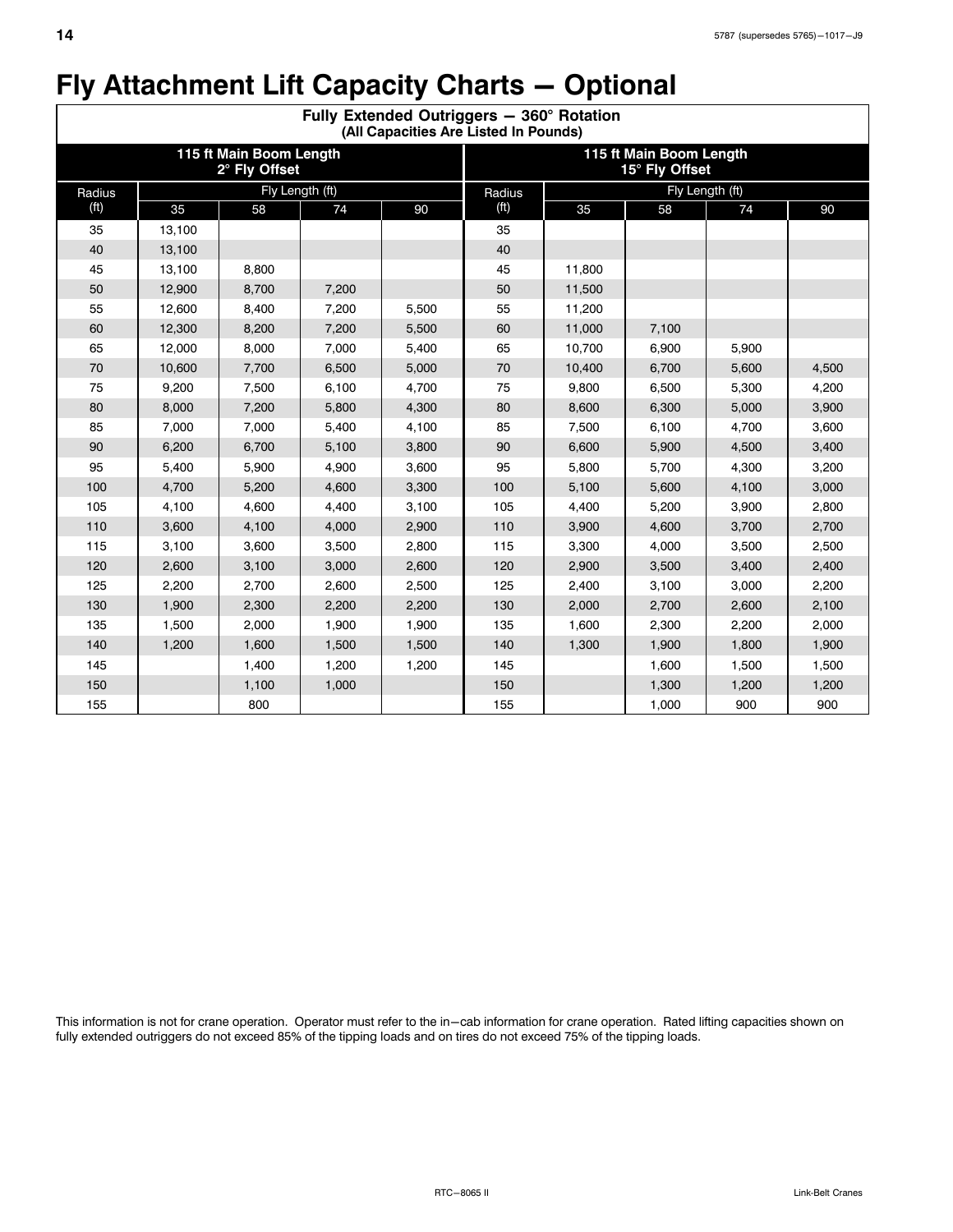<span id="page-18-0"></span>

|                   | Fully Extended Outriggers - 360° Rotation<br>(All Capacities Are Listed In Pounds) |                                           |       |       |                   |                 |                                           |       |       |  |  |  |  |  |
|-------------------|------------------------------------------------------------------------------------|-------------------------------------------|-------|-------|-------------------|-----------------|-------------------------------------------|-------|-------|--|--|--|--|--|
|                   |                                                                                    | 115 ft Main Boom Length<br>30° Fly Offset |       |       |                   |                 | 115 ft Main Boom Length<br>45° Fly Offset |       |       |  |  |  |  |  |
| Radius            |                                                                                    | Fly Length (ft)                           |       |       | Radius            | Fly Length (ft) |                                           |       |       |  |  |  |  |  |
| (f <sup>t</sup> ) | 35                                                                                 | 58                                        | 74    | 90    | (f <sup>t</sup> ) | 35              | 58                                        | 74    | 90    |  |  |  |  |  |
| 40                |                                                                                    |                                           |       |       | 40                |                 |                                           |       |       |  |  |  |  |  |
| 45                |                                                                                    |                                           |       |       | 45                |                 |                                           |       |       |  |  |  |  |  |
| 50                |                                                                                    |                                           |       |       | 50                |                 |                                           |       |       |  |  |  |  |  |
| 55                | 9,900                                                                              |                                           |       |       | 55                |                 |                                           |       |       |  |  |  |  |  |
| 60                | 9,700                                                                              |                                           |       |       | 60                | 8,900           |                                           |       |       |  |  |  |  |  |
| 65                | 9,500                                                                              |                                           |       |       | 65                | 8,800           |                                           |       |       |  |  |  |  |  |
| 70                | 9,400                                                                              |                                           |       |       | 70                | 8,700           |                                           |       |       |  |  |  |  |  |
| 75                | 9,200                                                                              | 5,600                                     |       |       | 75                | 8,600           |                                           |       |       |  |  |  |  |  |
| 80                | 9,100                                                                              | 5,500                                     | 4,200 |       | 80                | 8,600           |                                           |       |       |  |  |  |  |  |
| 85                | 8,000                                                                              | 5,300                                     | 4,000 | 3,200 | 85                | 8,400           | 4,900                                     |       |       |  |  |  |  |  |
| 90                | 7,000                                                                              | 5,200                                     | 3,800 | 3,000 | 90                | 7,300           | 4,800                                     | 3,400 |       |  |  |  |  |  |
| 95                | 6,200                                                                              | 5,100                                     | 3,700 | 2,900 | 95                | 6,400           | 4,700                                     | 3,300 | 2,600 |  |  |  |  |  |
| 100               | 5,400                                                                              | 5,000                                     | 3,500 | 2,700 | 100               | 5,600           | 4,700                                     | 3,200 | 2,500 |  |  |  |  |  |
| 105               | 4,700                                                                              | 4,900                                     | 3,400 | 2,500 | 105               | 4,900           | 4,700                                     | 3,100 | 2,300 |  |  |  |  |  |
| 110               | 4,100                                                                              | 4,900                                     | 3,200 | 2,400 | 110               | 4,200           | 4,600                                     | 3,000 | 2,200 |  |  |  |  |  |
| 115               | 3,500                                                                              | 4,500                                     | 3,100 | 2,300 | 115               | 3,600           | 4,600                                     | 2,900 | 2,100 |  |  |  |  |  |
| 120               | 3,000                                                                              | 3,900                                     | 3,000 | 2,100 | 120               |                 | 4,200                                     | 2,800 | 2,000 |  |  |  |  |  |
| 125               | 2,500                                                                              | 3,400                                     | 2,900 | 2,000 | 125               |                 | 3,700                                     | 2,700 | 1,900 |  |  |  |  |  |
| 130               | 2,100                                                                              | 3,000                                     | 2,800 | 1,900 | 130               |                 | 3,200                                     | 2,700 | 1,800 |  |  |  |  |  |
| 135               |                                                                                    | 2,500                                     | 2,500 | 1,800 | 135               |                 | 2,700                                     | 2,600 | 1,700 |  |  |  |  |  |
| 140               |                                                                                    | 2,200                                     | 2,200 | 1,700 | 140               |                 | 2,200                                     | 2,300 | 1,600 |  |  |  |  |  |
| 145               |                                                                                    | 1,800                                     | 1,800 | 1,600 | 145               |                 |                                           | 1,900 | 1,600 |  |  |  |  |  |
| 150               |                                                                                    | 1,400                                     | 1,400 | 1,500 | 150               |                 |                                           | 1,600 | 1,500 |  |  |  |  |  |
| 155               |                                                                                    | 1,100                                     | 1,100 | 1,200 | 155               |                 |                                           |       | 1,400 |  |  |  |  |  |
| 160               |                                                                                    |                                           | 800   | 900   | 160               |                 |                                           |       | 1,000 |  |  |  |  |  |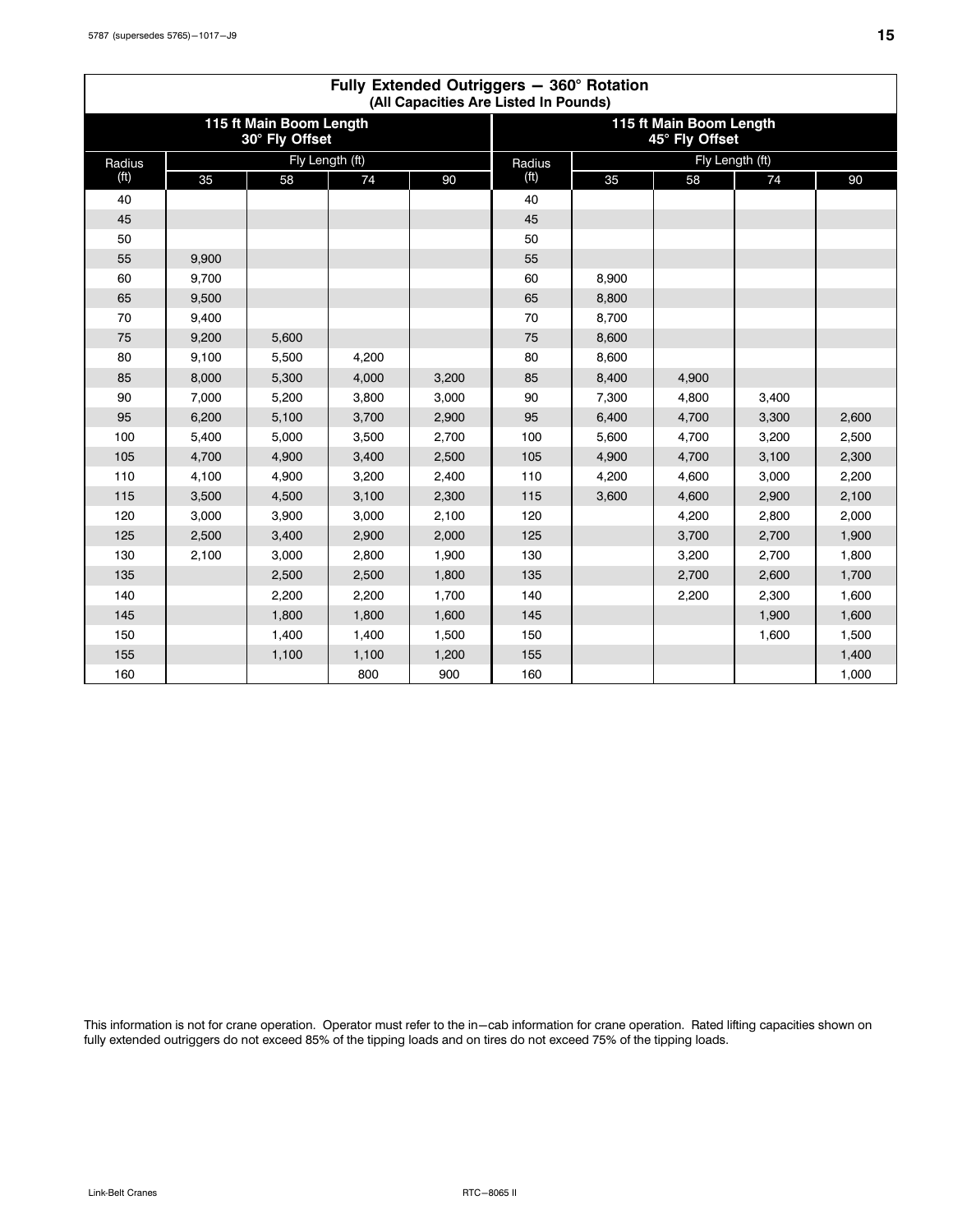# <span id="page-19-0"></span>**Main Boom Lift Capacity Charts - 75% - Metric**

|                     |        |        |         | Fully Extended Outriggers - 360° Rotation<br>(All Capacities Are Listed In Kilograms) |                 |         |         |         |         |                |
|---------------------|--------|--------|---------|---------------------------------------------------------------------------------------|-----------------|---------|---------|---------|---------|----------------|
| Radius              |        |        |         |                                                                                       | Boom Length (m) |         |         |         |         | <b>Radius</b>  |
| (m)                 | 11.58  | 13.7   | 16.8    | 19.39/19.8                                                                            | 22.9            | 25.9    | 29.0    | 32.0    | 35.05   | (m)            |
| 2.5                 | 60 000 |        |         |                                                                                       |                 |         |         |         |         | 2.5            |
| 3                   | 54 800 | 49 000 | 48 100  |                                                                                       |                 |         |         |         |         | 3              |
| 3.5                 | 50 650 | 48 650 | 45 550  | 32 600**                                                                              |                 |         |         |         |         | 3.5            |
| $\overline{4}$      | 46 900 | 45 250 | 42 300  | 32 600**                                                                              |                 |         |         |         |         | $\overline{4}$ |
| 4.5                 | 42 250 | 42 050 | 39 500  | 32 600**                                                                              | 24 450          |         |         |         |         | 4.5            |
| 5                   | 37800  | 37 600 | 37 100  | 32 600**                                                                              | 24 450          |         |         |         |         | 5              |
| 6                   | 31 000 | 30 850 | 30 650  | 30 500**                                                                              | 24 450          | 25 550  | 21 150  |         |         | 6              |
| $\overline{7}$      | 26 050 | 25 900 | 25 750  | 25 650**                                                                              | 24 450          | 23 700  | 19750   |         |         | $\overline{7}$ |
| 8                   | 22 300 | 22 600 | 22 850  | 23 000                                                                                | 23 100          | 22 050  | 18 500  | 16 400  | 12800   | 8              |
| 9                   | 18 200 | 18 500 | 18700   | 18850                                                                                 | 18 950          | 19 050  | 17 300  | 15 650  | 12800   | 9              |
| 10                  |        | 15 050 | 15 300  | 15 450                                                                                | 15 550          | 15 600  | 15 650  | 14 550  | 12800   | 10             |
| 12                  |        |        | 10 900  | 11 050                                                                                | 11 100          | 11 200  | 11 250  | 11 250  | 11 300  | 12             |
| 14                  |        |        | 8 1 5 0 | 8 3 0 0                                                                               | 8 4 0 0         | 8 4 5 0 | 8500    | 8500    | 8550    | 14             |
| 16                  |        |        |         | 6450                                                                                  | 6550            | 6 600   | 6650    | 6650    | 6700    | 16             |
| 18                  |        |        |         |                                                                                       | 5 2 5 0         | 5 300   | 5 3 5 0 | 5400    | 5400    | 18             |
| 20                  |        |        |         |                                                                                       | 4 2 5 0         | 4 3 0 0 | 4 3 5 0 | 4 4 0 0 | 4 4 0 0 | 20             |
| 22                  |        |        |         |                                                                                       |                 | 3500    | 3550    | 3600    | 3600    | 22             |
| 24                  |        |        |         |                                                                                       |                 |         | 2 9 0 0 | 2950    | 3 0 0 0 | 24             |
| 26                  |        |        |         |                                                                                       |                 |         | 2 4 0 0 | 2450    | 2450    | 26             |
| 28                  |        |        |         |                                                                                       |                 |         |         | 2 0 0 0 | 2050    | 28             |
| 30                  |        |        |         |                                                                                       |                 |         |         |         | 1650    | 30             |
| 32                  |        |        |         |                                                                                       |                 |         |         |         | 1 3 5 0 | 32             |
| ** 19.39 A-max Mode |        |        |         |                                                                                       |                 |         |         |         |         |                |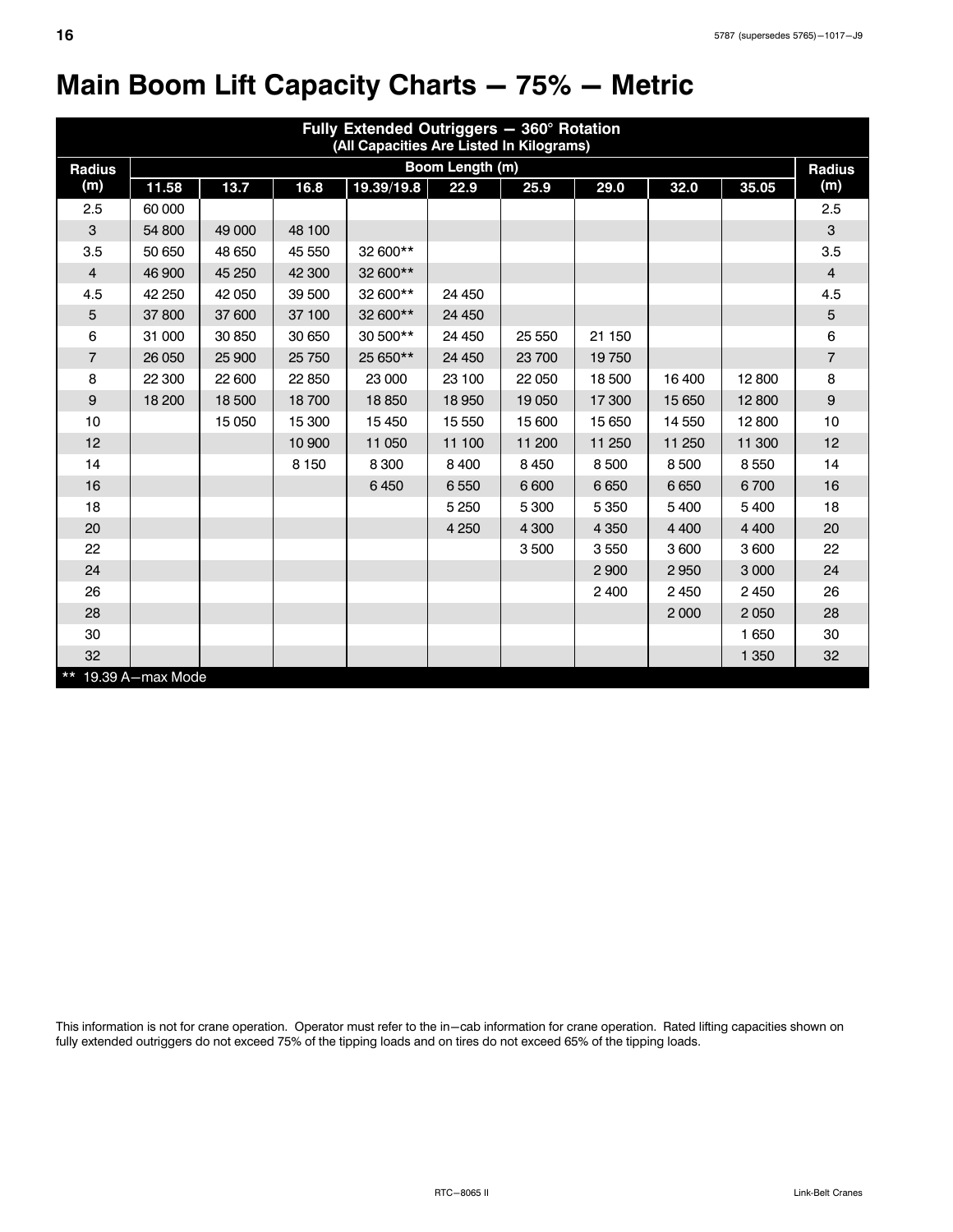<span id="page-20-0"></span>

|               | On Tires - Stationary - Boom Centered Over Front Between Tire Tracks<br>(All Capacities Are Listed In Kilograms) |        |                 |         |         |         |               |  |  |  |  |  |  |
|---------------|------------------------------------------------------------------------------------------------------------------|--------|-----------------|---------|---------|---------|---------------|--|--|--|--|--|--|
| <b>Radius</b> |                                                                                                                  |        | Boom Length (m) |         |         |         | <b>Radius</b> |  |  |  |  |  |  |
| (m)           | 11.58                                                                                                            | 13.7   | 16.8            | 19.8    | 22.9    | 25.9    | (m)           |  |  |  |  |  |  |
| 3             | 29 000                                                                                                           |        |                 |         |         |         | 3             |  |  |  |  |  |  |
| 3.5           | 26 500                                                                                                           |        |                 |         |         |         | 3.5           |  |  |  |  |  |  |
| 4             | 24 200                                                                                                           | 24 050 |                 |         |         |         | 4             |  |  |  |  |  |  |
| 4.5           | 22 250                                                                                                           | 22 450 | 17 900          |         |         |         | 4.5           |  |  |  |  |  |  |
| 5             | 20 550                                                                                                           | 20 750 | 17 900          |         |         |         | 5             |  |  |  |  |  |  |
| 6             | 17700                                                                                                            | 17950  | 17 900          | 13750   |         |         | 6             |  |  |  |  |  |  |
| 7             | 13 350                                                                                                           | 13 600 | 13750           | 13750   |         |         | 7             |  |  |  |  |  |  |
| 8             | 10 400                                                                                                           | 10 700 | 10 900          | 11 000  | 10 150  |         | 8             |  |  |  |  |  |  |
| 9             | 8 3 5 0                                                                                                          | 8650   | 8850            | 8950    | 9 0 0 0 | 7800    | 9             |  |  |  |  |  |  |
| 10            |                                                                                                                  | 7 100  | 7 3 5 0         | 7450    | 7500    | 7550    | 10            |  |  |  |  |  |  |
| 12            |                                                                                                                  |        | 5 2 5 0         | 5 4 0 0 | 5450    | 5 500   | 12            |  |  |  |  |  |  |
| 14            |                                                                                                                  |        | 3800            | 4 0 0 0 | 4 100   | 4 1 5 0 | 14            |  |  |  |  |  |  |
| 16            |                                                                                                                  |        |                 | 3 0 0 0 | 3 100   | 3 1 5 0 | 16            |  |  |  |  |  |  |
| 18            |                                                                                                                  |        |                 |         | 2 3 5 0 | 2 4 0 0 | 18            |  |  |  |  |  |  |
| 20            |                                                                                                                  |        |                 |         | 1750    | 1850    | 20            |  |  |  |  |  |  |
| 22            |                                                                                                                  |        |                 |         |         | 1 400   | 22            |  |  |  |  |  |  |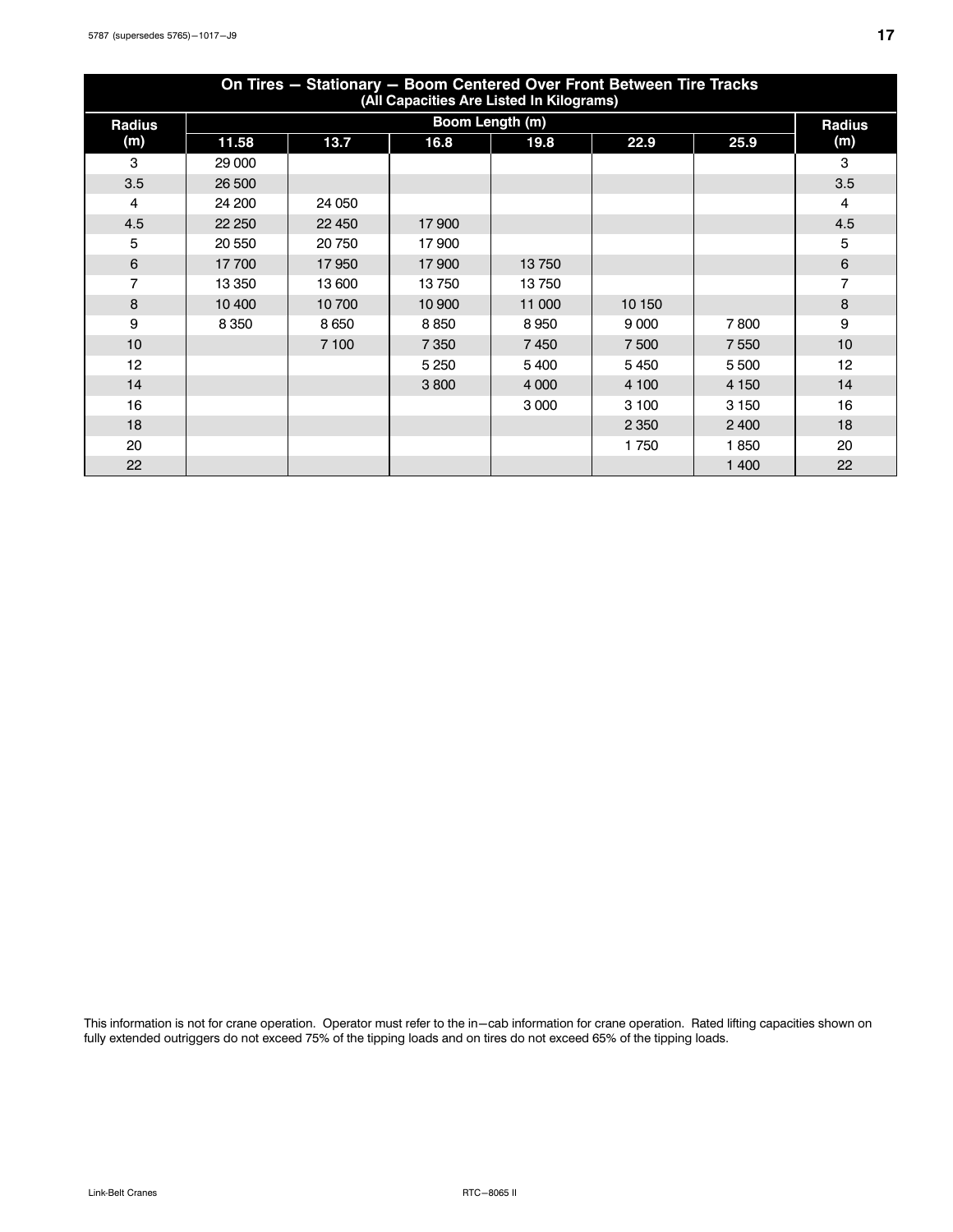<span id="page-21-0"></span>

|        | On Tires - Pick & Carry (Creep) - Boom Centered Over Front<br>(All Capacities Are Listed In Kilograms) |        |         |                 |         |         |               |  |  |  |  |  |  |
|--------|--------------------------------------------------------------------------------------------------------|--------|---------|-----------------|---------|---------|---------------|--|--|--|--|--|--|
| Radius |                                                                                                        |        |         | Boom Length (m) |         |         | <b>Radius</b> |  |  |  |  |  |  |
| (m)    | 11.58                                                                                                  | 13.7   | 16.8    | 19.8            | 22.9    | 25.9    | (m)           |  |  |  |  |  |  |
| 3      | 28 550                                                                                                 |        |         |                 |         |         | 3             |  |  |  |  |  |  |
| 3.5    | 25 900                                                                                                 |        |         |                 |         |         | 3.5           |  |  |  |  |  |  |
| 4      | 23 400                                                                                                 | 23 550 |         |                 |         |         | 4             |  |  |  |  |  |  |
| 4.5    | 21 250                                                                                                 | 21 450 | 17 900  |                 |         |         | 4.5           |  |  |  |  |  |  |
| 5      | 19 400                                                                                                 | 19600  | 17 900  |                 |         |         | 5             |  |  |  |  |  |  |
| 6      | 16 400                                                                                                 | 16 650 | 16850   | 13750           |         |         | 6             |  |  |  |  |  |  |
| 7      | 13 3 50                                                                                                | 13 600 | 13750   | 13750           |         |         | 7             |  |  |  |  |  |  |
| 8      | 10 400                                                                                                 | 10700  | 10 900  | 11 000          | 10 150  |         | 8             |  |  |  |  |  |  |
| 9      | 8 3 5 0                                                                                                | 8650   | 8850    | 8950            | 9 0 0 0 | 7800    | 9             |  |  |  |  |  |  |
| 10     |                                                                                                        | 7 100  | 7 3 5 0 | 7 4 5 0         | 7500    | 7550    | 10            |  |  |  |  |  |  |
| 12     |                                                                                                        |        | 5 2 5 0 | 5 4 0 0         | 5450    | 5 5 0 0 | 12            |  |  |  |  |  |  |
| 14     |                                                                                                        |        | 3800    | 4 0 0 0         | 4 100   | 4 1 5 0 | 14            |  |  |  |  |  |  |
| 16     |                                                                                                        |        |         | 3 0 0 0         | 3 100   | 3 1 5 0 | 16            |  |  |  |  |  |  |
| 18     |                                                                                                        |        |         |                 | 2 3 5 0 | 2 4 0 0 | 18            |  |  |  |  |  |  |
| 20     |                                                                                                        |        |         |                 | 1750    | 1850    | 20            |  |  |  |  |  |  |
| 22     |                                                                                                        |        |         |                 |         | 1 400   | 22            |  |  |  |  |  |  |

|                | On Tires - Stationary - $360^\circ$ Rotation<br>(All Capacities Are Listed In Kilograms) |         |                 |         |         |         |                |  |  |  |  |  |  |
|----------------|------------------------------------------------------------------------------------------|---------|-----------------|---------|---------|---------|----------------|--|--|--|--|--|--|
| <b>Radius</b>  |                                                                                          |         | Boom Length (m) |         |         |         | <b>Radius</b>  |  |  |  |  |  |  |
| (m)            | 11.58                                                                                    | 13.7    | 16.8            | 19.8    | 22.9    | 25.9    | (m)            |  |  |  |  |  |  |
| 3              | 21 550                                                                                   |         |                 |         |         |         | 3              |  |  |  |  |  |  |
| 3.5            | 16 500                                                                                   |         |                 |         |         |         | 3.5            |  |  |  |  |  |  |
| 4              | 13 200                                                                                   | 13 400  |                 |         |         |         | $\overline{4}$ |  |  |  |  |  |  |
| 4.5            | 10850                                                                                    | 11 050  | 11 200          |         |         |         | 4.5            |  |  |  |  |  |  |
| 5              | 9050                                                                                     | 9 3 0 0 | 9450            |         |         |         | 5              |  |  |  |  |  |  |
| 6              | 6550                                                                                     | 6800    | 7 0 0 0         | 7 100   |         |         | 6              |  |  |  |  |  |  |
| $\overline{7}$ | 4 9 0 0                                                                                  | 5 1 5 0 | 5 3 5 0         | 5450    |         |         | 7              |  |  |  |  |  |  |
| 8              | 3 700                                                                                    | 3950    | 4 1 5 0         | 4 3 0 0 | 4 3 5 0 |         | 8              |  |  |  |  |  |  |
| 9              | 2800                                                                                     | 3 0 5 0 | 3 2 5 0         | 3 4 0 0 | 3500    | 3550    | 9              |  |  |  |  |  |  |
| 10             |                                                                                          | 2 3 5 0 | 2 5 5 0         | 2 700   | 2800    | 2850    | 10             |  |  |  |  |  |  |
| 12             |                                                                                          |         | 1 550           | 1700    | 1800    | 1850    | 12             |  |  |  |  |  |  |
| 14             |                                                                                          |         | 850             | 1 0 0 0 | 1 100   | 1 1 5 0 | 14             |  |  |  |  |  |  |
| 16             |                                                                                          |         |                 | 450     | 550     | 650     | 16             |  |  |  |  |  |  |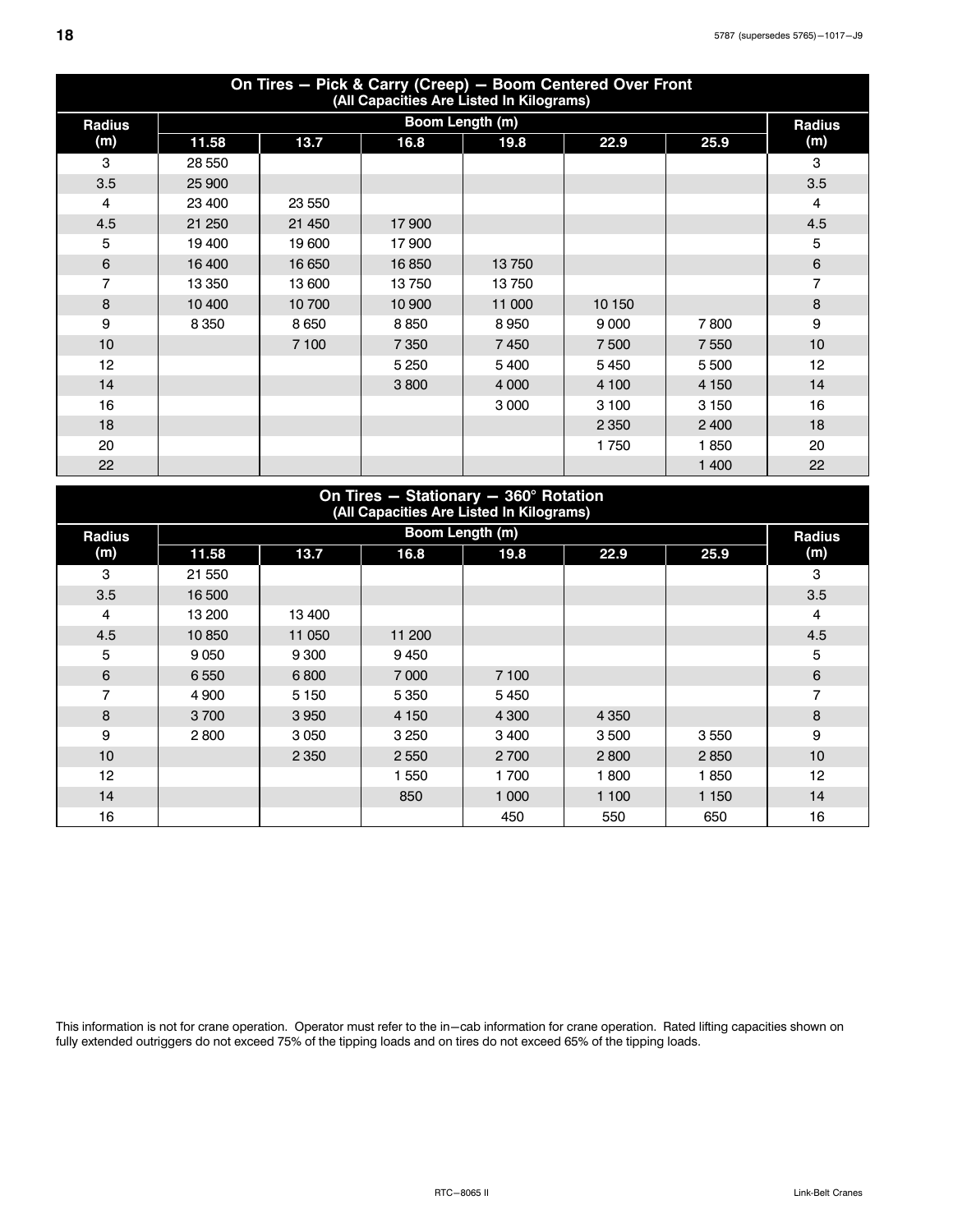# <span id="page-22-0"></span>**Fly Attachment Lift Capacity Charts - Optional**

**Fully Extended Outriggers - 360° Rotation (All Capacities Are Listed In Kilograms) 35.05 m Main Boom Length 2° Fly Offset 35.05 m Main Boom Length 15° Fly Offset** Radius (m) Fly Length (m) Radius (m) Fly Length (m) 10.67 17.68 22.56 27.43 10.67 17.68 22.56 27.43 12 5900 | | | 12 14 | 5 900 | 4 000 | | | | | | | | 14 | 5 350 16 | 5 750 | 3 850 | 3 250 | 16 | 5 150 18 | 5600 | 3750 | 3250 | 2 500 | 18 | 5 000 20 4 750 3 600 3 150 2 400 20 4 850 3 100 2 650 22 3 950 3 450 2 900 2 200 22 4 200 3 000 2 450 1 950 24 3 300 3 300 2 650 2 000 24 3 550 2 850 2 300 1 800 26 | 2 800 | 3 000 | 2 450 | 1 850 | 2 96 | 2 950 | 2 750 | 2 150 | 1 650 28 | 2 350 | 2 550 | 2 300 | 1 700 | 2 28 | 2 500 | 2 650 | 2 000 | 1 500 30 1 950 2 150 2 100 1 550 30 2 100 2 400 1 850 1 400 32 1 650 1 850 1 800 1 400 32 1 750 2 050 1 750 1 300 34 1 350 1 550 1 500 1 300 34 1 450 1 750 1 650 1 200 36 1 100 1 300 1 250 1 200 36 1 200 1 450 1 450 1 100 38 | 900 | 1 050 | 1 050 | 1 050 | 38 | 950 | 1 250 | 1 200 | 1 000 40 | 700 | 900 | 850 | 850 | 40 | 750 | 1 000 | 950 | 950 42 | 550 | 700 | 650 | 650 | 42 | 550 | 800 | 800 | 800 44 | | 550 | 500 | 500 | 44 | 650 | 600 | 600 46 | | 400 | | | 46 | | 500 | 450 | 450 48 | | | | | | | | | | 48 | | 350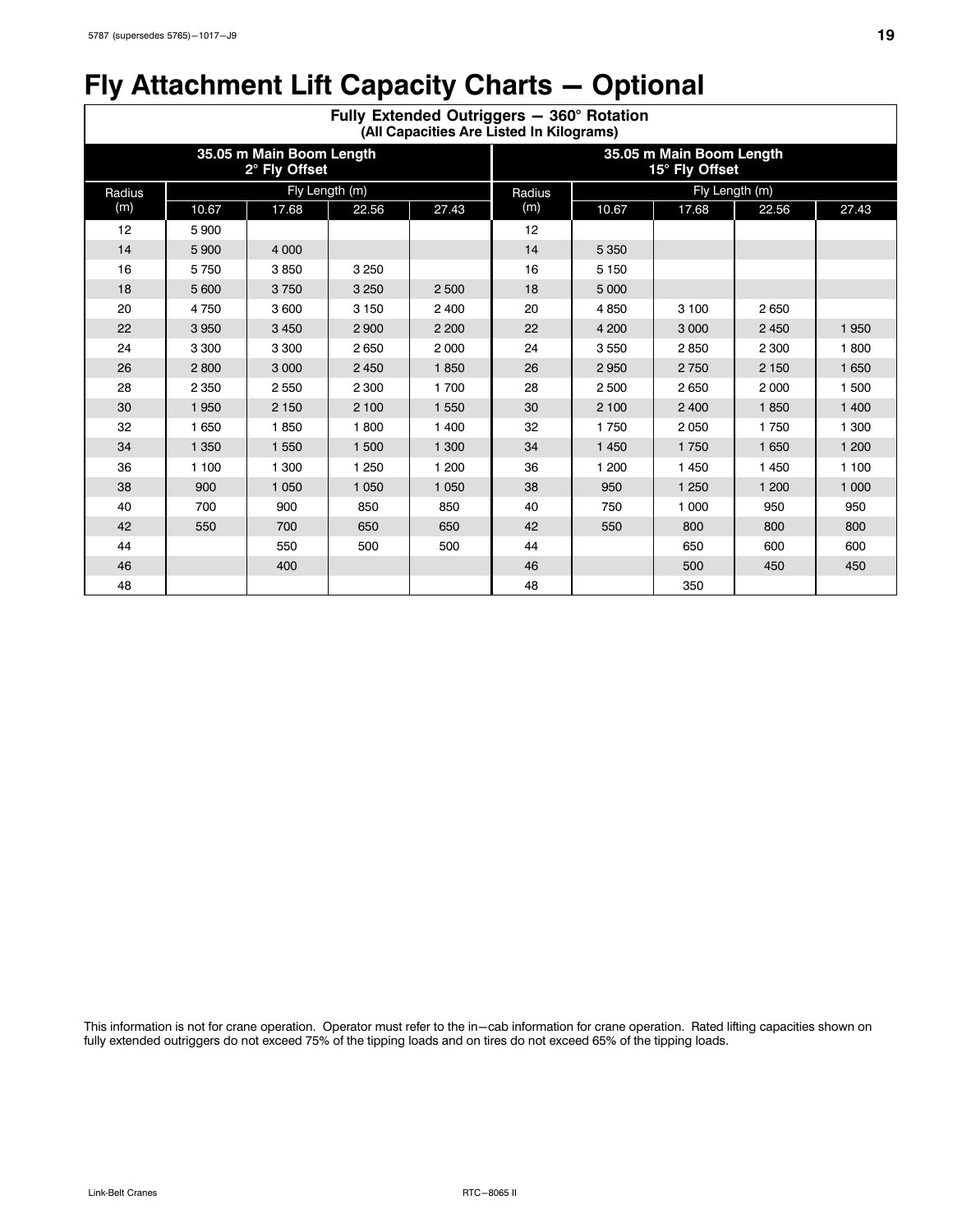<span id="page-23-0"></span>

|        | Fully Extended Outriggers - 360° Rotation<br>(All Capacities Are Listed In Kilograms) |                                            |         |         |                                            |         |                |         |         |  |  |  |  |
|--------|---------------------------------------------------------------------------------------|--------------------------------------------|---------|---------|--------------------------------------------|---------|----------------|---------|---------|--|--|--|--|
|        |                                                                                       | 35.05 m Main Boom Length<br>30° Fly Offset |         |         | 35.05 m Main Boom Length<br>45° Fly Offset |         |                |         |         |  |  |  |  |
| Radius |                                                                                       | Fly Length (m)                             |         |         | Radius                                     |         | Fly Length (m) |         |         |  |  |  |  |
| (m)    | 10.67                                                                                 | 17.68                                      | 22.56   | 27.43   | (m)                                        | 10.67   | 17.68          | 22.56   | 27.43   |  |  |  |  |
| 18     | 4 4 5 0                                                                               |                                            |         |         | 18                                         |         |                |         |         |  |  |  |  |
| 20     | 4 3 0 0                                                                               |                                            |         |         | 20                                         | 4 0 0 0 |                |         |         |  |  |  |  |
| 22     | 4 200                                                                                 |                                            |         |         | 22                                         | 3950    |                |         |         |  |  |  |  |
| 24     | 3750                                                                                  | 2 500                                      |         |         | 24                                         | 3 9 0 0 |                |         |         |  |  |  |  |
| 26     | 3 1 5 0                                                                               | 2 4 0 0                                    | 1800    | 1 450   | 26                                         | 3 3 0 0 | 2 2 0 0        |         |         |  |  |  |  |
| 28     | 2650                                                                                  | 2 3 5 0                                    | 1700    | 1 3 5 0 | 28                                         | 2800    | 2 1 5 0        | 1 550   |         |  |  |  |  |
| 30     | 2 2 5 0                                                                               | 2 3 0 0                                    | 1 600   | 1 250   | 30                                         | 2 3 5 0 | 2 1 5 0        | 1 4 5 0 | 1 1 5 0 |  |  |  |  |
| 32     | 1 900                                                                                 | 2 2 5 0                                    | 1 5 5 0 | 1 1 5 0 | 32                                         | 1950    | 2 100          | 1 400   | 1 0 5 0 |  |  |  |  |
| 34     | 1550                                                                                  | 1950                                       | 1450    | 1 0 5 0 | 34                                         | 1 600   | 2 100          | 1 3 5 0 | 1 000   |  |  |  |  |
| 36     | 1 2 5 0                                                                               | 1 6 5 0                                    | 1 400   | 1 000   | 36                                         |         | 1750           | 1 300   | 900     |  |  |  |  |
| 38     | 1 0 0 0                                                                               | 1 3 5 0                                    | 1 300   | 900     | 38                                         |         | 1 450          | 1 250   | 850     |  |  |  |  |
| 40     | 800                                                                                   | 1 1 5 0                                    | 1 1 5 0 | 850     | 40                                         |         | 1 200          | 1 200   | 800     |  |  |  |  |
| 42     |                                                                                       | 900                                        | 900     | 800     | 42                                         |         | 950            | 1 000   | 750     |  |  |  |  |
| 44     |                                                                                       | 700                                        | 700     | 750     | 44                                         |         |                | 800     | 700     |  |  |  |  |
| 46     |                                                                                       | 550                                        | 550     | 550     | 46                                         |         |                | 600     | 650     |  |  |  |  |
| 48     |                                                                                       |                                            | 400     | 400     | 48                                         |         |                |         | 450     |  |  |  |  |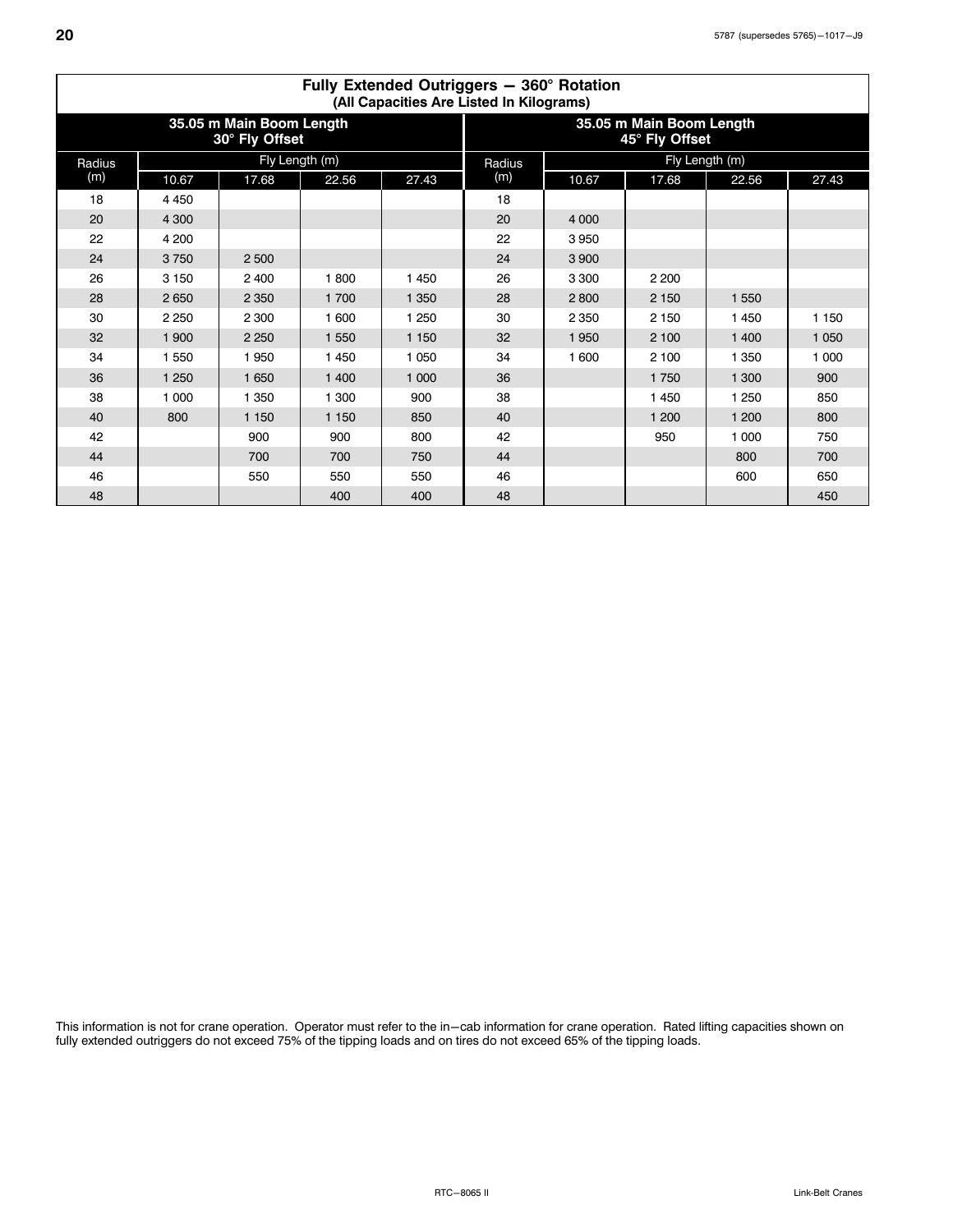# <span id="page-24-0"></span>**Main Boom Lift Capacity Charts - 85% - Metric**

|                | 5.4t Counterweight - Fully Extended Outriggers - 360° Rotation<br>(All Capacities Are Listed In Kilograms) |        |         |         |                 |         |         |         |         |         |                |  |  |
|----------------|------------------------------------------------------------------------------------------------------------|--------|---------|---------|-----------------|---------|---------|---------|---------|---------|----------------|--|--|
| <b>Radius</b>  |                                                                                                            |        |         |         | Boom Length (m) |         |         |         |         |         | <b>Radius</b>  |  |  |
| (m)            | 11.58                                                                                                      | 13.7   | 16.8    | 19.39   | 19.8            | 22.9    | 25.9    | 29.0    | 32.0    | 35.05   | (m)            |  |  |
| 2.5            | 60 000                                                                                                     |        |         |         |                 |         |         |         |         |         | 2.5            |  |  |
| 3              | 54 800                                                                                                     | 49 000 | 48 100  |         |                 |         |         |         |         |         | 3              |  |  |
| 3.5            | 50 650                                                                                                     | 48 650 | 45 550  | 32 600  |                 |         |         |         |         |         | 3.5            |  |  |
| $\overline{4}$ | 46 900                                                                                                     | 45 250 | 42 300  | 32 600  | 24 000          |         |         |         |         |         | 4              |  |  |
| 4.5            | 42 250                                                                                                     | 42 050 | 39 500  | 32 600  | 24 000          | 24 050  |         |         |         |         | 4.5            |  |  |
| 5              | 37 800                                                                                                     | 37 600 | 37 100  | 32 600  | 24 000          | 24 050  |         |         |         |         | 5              |  |  |
| 6              | 31 000                                                                                                     | 30 850 | 30 650  | 30 500  | 24 000          | 24 050  | 25 550  | 21 150  |         |         | 6              |  |  |
| $\overline{7}$ | 26 050                                                                                                     | 25 900 | 25 750  | 25 650  | 24 000          | 24 050  | 23 750  | 19750   |         |         | $\overline{7}$ |  |  |
| 8              | 22 300                                                                                                     | 22 600 | 22 850  | 21 950  | 23 000          | 23 100  | 22 050  | 18 500  | 16 400  | 12 800  | 8              |  |  |
| 9              | 19 300                                                                                                     | 19650  | 19 900  | 19 000  | 20 050          | 20 150  | 20 200  | 17 300  | 15 650  | 12 800  | 9              |  |  |
| 10             |                                                                                                            | 17 100 | 17 350  | 16 100  | 17500           | 17 600  | 17 650  | 16 150  | 14 550  | 12 800  | 10             |  |  |
| 12             |                                                                                                            |        | 12 3 50 | 11 250  | 12 500          | 12 600  | 12 650  | 12700   | 12750   | 11 800  | 12             |  |  |
| 14             |                                                                                                            |        | 9 2 5 0 | 8 2 5 0 | 9 4 0 0         | 9 500   | 9600    | 9650    | 9700    | 9700    | 14             |  |  |
| 16             |                                                                                                            |        |         | 6 200   | 7 3 5 0         | 7 4 5 0 | 7 500   | 7 5 5 0 | 7600    | 7600    | 16             |  |  |
| 18             |                                                                                                            |        |         |         |                 | 5950    | 6 0 0 0 | 6 0 5 0 | 6 0 5 0 | 6 100   | 18             |  |  |
| 20             |                                                                                                            |        |         |         |                 | 4 800   | 4 9 0 0 | 4 9 5 0 | 4 9 5 0 | 5 0 0 0 | 20             |  |  |
| 22             |                                                                                                            |        |         |         |                 |         | 4 0 0 0 | 4 0 5 0 | 4 100   | 4 100   | 22             |  |  |
| 24             |                                                                                                            |        |         |         |                 |         |         | 3 3 0 0 | 3 3 5 0 | 3 4 0 0 | 24             |  |  |
| 26             |                                                                                                            |        |         |         |                 |         |         | 2700    | 2750    | 2800    | 26             |  |  |
| 28             |                                                                                                            |        |         |         |                 |         |         |         | 2 3 0 0 | 2 3 0 0 | 28             |  |  |
| 30             |                                                                                                            |        |         |         |                 |         |         |         |         | 1 900   | 30             |  |  |
| 32             |                                                                                                            |        |         |         |                 |         |         |         |         | 1 550   | 32             |  |  |
| $***$          | 19.39 A-max Mode                                                                                           |        |         |         |                 |         |         |         |         |         |                |  |  |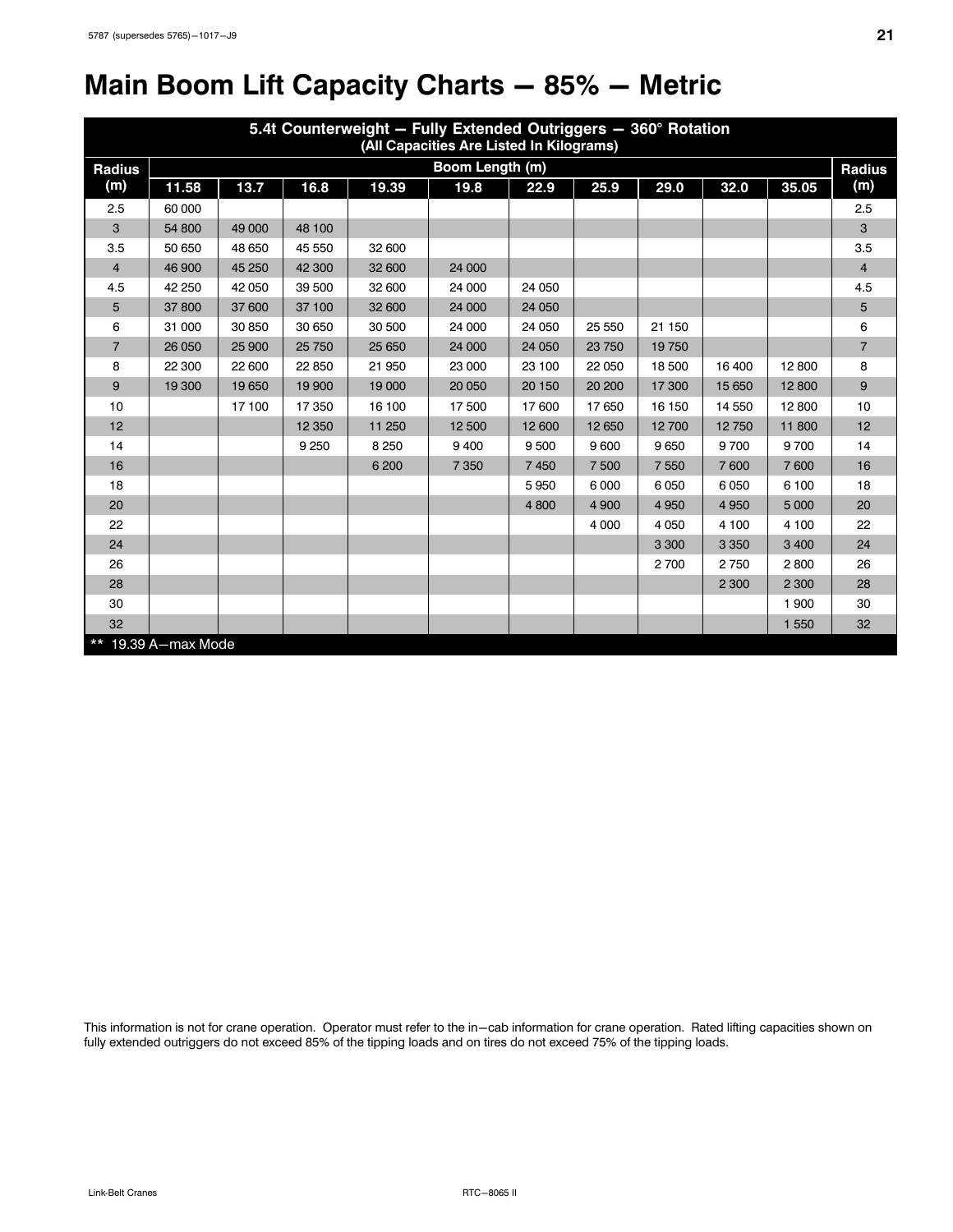<span id="page-25-0"></span>

|                 | On Tires - Stationary - Boom Centered Over Front Between Tire Tracks<br>(All Capacities Are Listed In Kilograms) |         |         |                 |         |         |         |               |  |  |  |  |  |
|-----------------|------------------------------------------------------------------------------------------------------------------|---------|---------|-----------------|---------|---------|---------|---------------|--|--|--|--|--|
| <b>Radius</b>   |                                                                                                                  |         |         | Boom Length (m) |         |         |         | <b>Radius</b> |  |  |  |  |  |
| (m)             | 11.58                                                                                                            | 13.7    | 16.8    | 19.39           | 19.8    | 22.9    | 25.9    | (m)           |  |  |  |  |  |
| 3               | 29 000                                                                                                           |         |         |                 |         |         |         | 3             |  |  |  |  |  |
| 3.5             | 26 500                                                                                                           |         |         |                 |         |         |         | 3.5           |  |  |  |  |  |
| 4               | 24 200                                                                                                           | 24 050  |         |                 |         |         |         | 4             |  |  |  |  |  |
| 4.5             | 22 250                                                                                                           | 22 450  | 17900   |                 |         |         |         | 4.5           |  |  |  |  |  |
| 5               | 20 550                                                                                                           | 20 750  | 17900   |                 |         |         |         | 5             |  |  |  |  |  |
| 6               | 17 700                                                                                                           | 17950   | 17 900  | 12 600          | 13750   |         |         | 6             |  |  |  |  |  |
| 7               | 14 950                                                                                                           | 15 250  | 15 550  | 12 600          | 13750   |         |         | 7             |  |  |  |  |  |
| 8               | 12 000                                                                                                           | 12 3 50 | 12 550  | 11 550          | 12 650  | 10 150  |         | 8             |  |  |  |  |  |
| 9               | 9650                                                                                                             | 10 000  | 10 250  | 9 2 5 0         | 10 350  | 10 150  | 7800    | 9             |  |  |  |  |  |
| 10 <sup>1</sup> |                                                                                                                  | 8 2 0 0 | 8500    | 7550            | 8 6 0 0 | 8700    | 7800    | 10            |  |  |  |  |  |
| 12              |                                                                                                                  |         | 6050    | 5 2 5 0         | 6 200   | 6 3 0 0 | 6 3 5 0 | 12            |  |  |  |  |  |
| 14              |                                                                                                                  |         | 4 4 0 0 | 3650            | 4 600   | 4 700   | 4 8 0 0 | 14            |  |  |  |  |  |
| 16              |                                                                                                                  |         |         | 2 5 5 0         | 3 4 5 0 | 3550    | 3650    | 16            |  |  |  |  |  |
| 18              |                                                                                                                  |         |         |                 |         | 2 700   | 2800    | 18            |  |  |  |  |  |
| 20              |                                                                                                                  |         |         |                 |         | 2050    | 2 1 5 0 | 20            |  |  |  |  |  |
| 22              |                                                                                                                  |         |         |                 |         |         | 1 600   | 22            |  |  |  |  |  |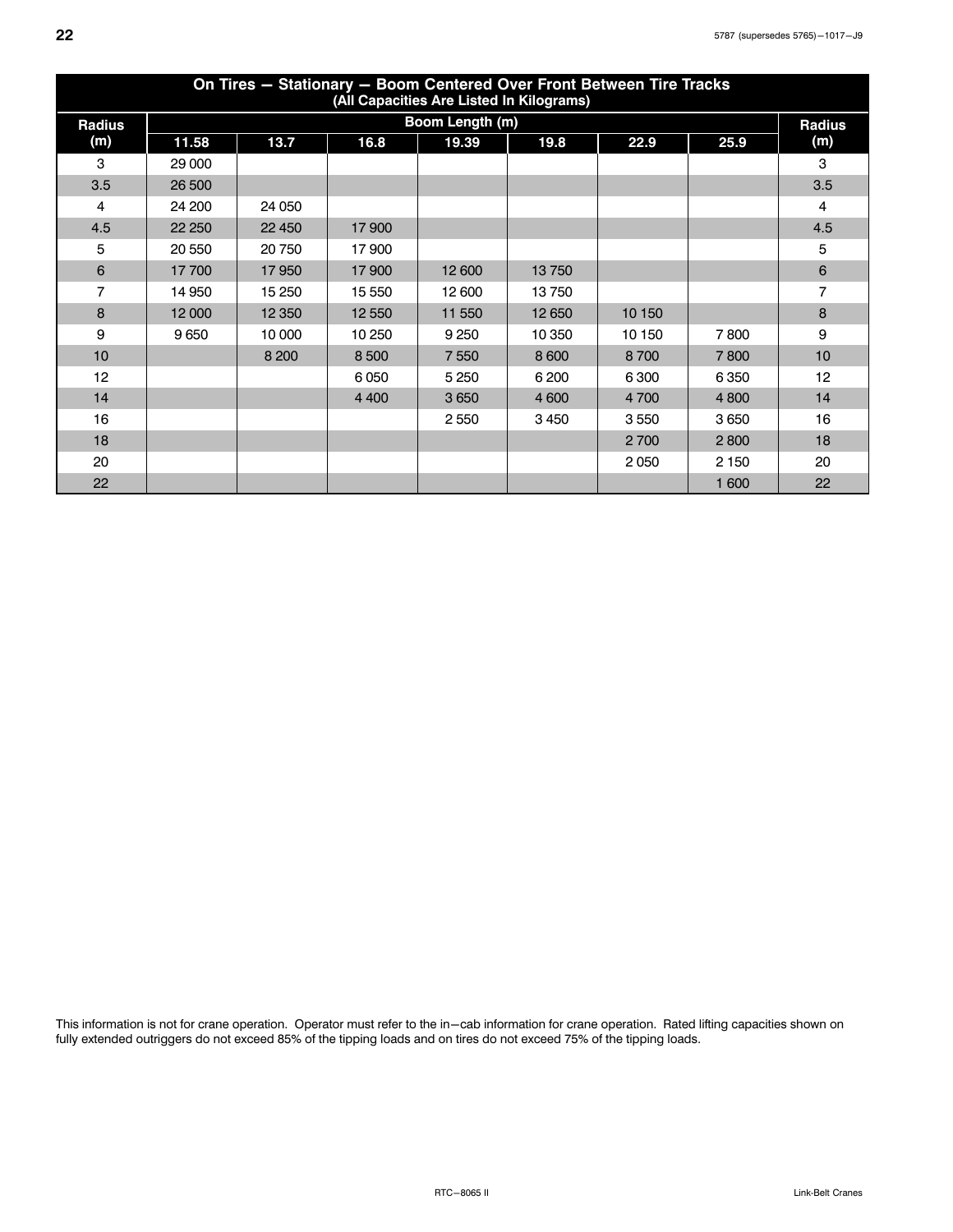<span id="page-26-0"></span>

|                | On Tires - Pick & Carry (Creep) - Boom Centered Over Front Between Tire Tracks<br>(All Capacities Are Listed In Kilograms) |         |         |                        |         |        |         |                |  |  |  |
|----------------|----------------------------------------------------------------------------------------------------------------------------|---------|---------|------------------------|---------|--------|---------|----------------|--|--|--|
| Radius         |                                                                                                                            |         |         | <b>Boom Length (m)</b> |         |        |         | Radius         |  |  |  |
| (m)            | 11.58                                                                                                                      | 13.7    | 16.8    | 19.39                  | 19.8    | 22.9   | 25.9    | (m)            |  |  |  |
| 3              | 28 550                                                                                                                     |         |         |                        |         |        |         | 3              |  |  |  |
| 3.5            | 25 900                                                                                                                     |         |         |                        |         |        |         | 3.5            |  |  |  |
| 4              | 23 400                                                                                                                     | 23 550  |         |                        |         |        |         | 4              |  |  |  |
| 4.5            | 21 250                                                                                                                     | 21 450  | 17900   |                        |         |        |         | 4.5            |  |  |  |
| 5              | 19 400                                                                                                                     | 19600   | 17900   |                        |         |        |         | 5              |  |  |  |
| 6              | 16 450                                                                                                                     | 16 650  | 16850   | 12 600                 | 13750   |        |         | 6              |  |  |  |
| $\overline{7}$ | 14 050                                                                                                                     | 14 300  | 14 500  | 12 600                 | 13750   |        |         | $\overline{7}$ |  |  |  |
| 8              | 12 000                                                                                                                     | 12 3 50 | 12 550  | 11 550                 | 12650   | 10 150 |         | 8              |  |  |  |
| 9              | 9650                                                                                                                       | 10 000  | 10 250  | 9 2 5 0                | 10 350  | 10 150 | 7800    | 9              |  |  |  |
| 10             |                                                                                                                            | 8 2 0 0 | 8 500   | 7550                   | 8 6 0 0 | 8700   | 7800    | 10             |  |  |  |
| 12             |                                                                                                                            |         | 6050    | 5 2 5 0                | 6 200   | 6 300  | 6 3 5 0 | 12             |  |  |  |
| 14             |                                                                                                                            |         | 4 4 0 0 | 3650                   | 4 600   | 4700   | 4 8 0 0 | 14             |  |  |  |
| 16             |                                                                                                                            |         |         | 2 5 5 0                | 3 4 5 0 | 3550   | 3650    | 16             |  |  |  |
| 18             |                                                                                                                            |         |         |                        |         | 2700   | 2800    | 18             |  |  |  |
| 20             |                                                                                                                            |         |         |                        |         | 2050   | 2 1 5 0 | 20             |  |  |  |
| 22             |                                                                                                                            |         |         |                        |         |        | 1 600   | 22             |  |  |  |

| On Tires $-$ Stationary $-$ 360 $^{\circ}$ Rotation<br>(All Capacities Are Listed In Kilograms) |         |         |         |                 |         |         |         |                |  |  |  |
|-------------------------------------------------------------------------------------------------|---------|---------|---------|-----------------|---------|---------|---------|----------------|--|--|--|
| <b>Radius</b>                                                                                   |         |         |         | Boom Length (m) |         |         |         | <b>Radius</b>  |  |  |  |
| (m)                                                                                             | 11.58   | 13.7    | 16.8    | 19.39           | 19.8    | 22.9    | 25.9    | (m)            |  |  |  |
| 3                                                                                               | 21 950  |         |         |                 |         |         |         | 3              |  |  |  |
| 3.5                                                                                             | 18 950  |         |         |                 |         |         |         | 3.5            |  |  |  |
| 4                                                                                               | 15 250  | 15450   |         |                 |         |         |         | 4              |  |  |  |
| 4.5                                                                                             | 12 500  | 12750   | 12 950  |                 |         |         |         | 4.5            |  |  |  |
| 5                                                                                               | 10 450  | 10750   | 10 900  |                 |         |         |         | 5              |  |  |  |
| 6                                                                                               | 7550    | 7850    | 8 0 5 0 | 7 1 5 0         | 8 2 0 0 |         |         | 6              |  |  |  |
| 7                                                                                               | 5 6 5 0 | 5900    | 6 200   | 5 3 5 0         | 6 300   |         |         | $\overline{7}$ |  |  |  |
| 8                                                                                               | 4 3 0 0 | 4 5 5 0 | 4 8 0 0 | 4 0 5 0         | 5 0 0 0 | 5 0 5 0 |         | 8              |  |  |  |
| 9                                                                                               | 3 2 5 0 | 3 5 5 0 | 3800    | 3 0 5 0         | 3950    | 4 0 5 0 | 4 100   | 9              |  |  |  |
| 10                                                                                              |         | 2 700   | 3 0 0 0 | 2 2 5 0         | 3 1 5 0 | 3 2 5 0 | 3 3 0 0 | 10             |  |  |  |
| 12                                                                                              |         |         | 1800    | 1 100           | 1950    | 2 100   | 2 1 5 0 | 12             |  |  |  |
| 14                                                                                              |         |         | 1 0 0 0 |                 | 1 1 5 0 | 1 250   | 1 350   | 14             |  |  |  |
| 16                                                                                              |         |         |         |                 |         | 650     | 750     | 16             |  |  |  |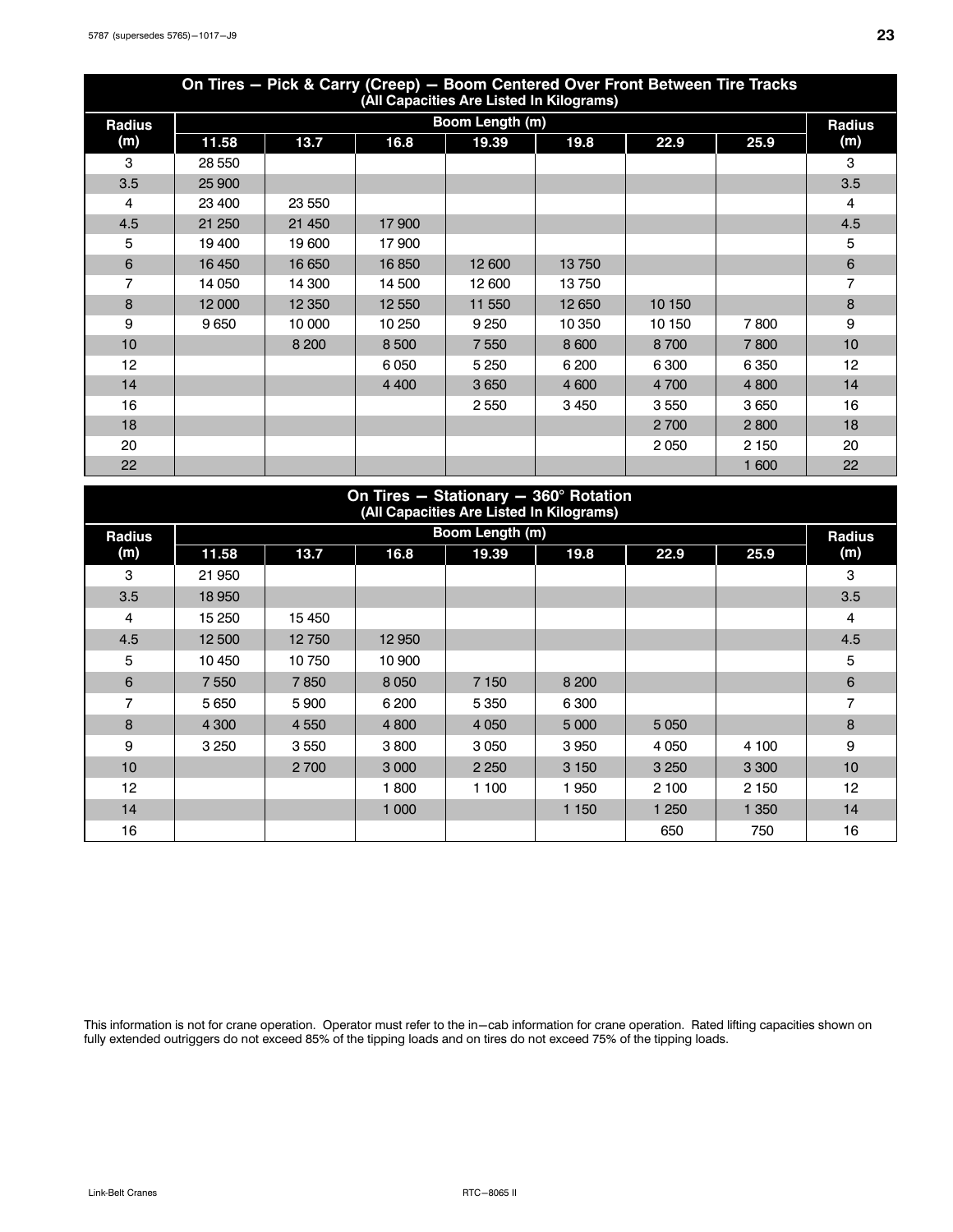# <span id="page-27-0"></span>**Fly Attachment Lift Capacity Charts - 85% - Optional**

|        | Fully Extended Outriggers - 360° Rotation<br>(All Capacities Are Listed In Kilograms) |                                          |         |         |                                           |         |                |         |       |  |  |  |  |
|--------|---------------------------------------------------------------------------------------|------------------------------------------|---------|---------|-------------------------------------------|---------|----------------|---------|-------|--|--|--|--|
|        |                                                                                       | 35.05m Main Boom Length<br>2° Fly Offset |         |         | 35.05m Main Boom Length<br>15° Fly Offset |         |                |         |       |  |  |  |  |
| Radius |                                                                                       | Fly Length (m)                           |         |         | Radius                                    |         | Fly Length (m) |         |       |  |  |  |  |
| (m)    | 10.67                                                                                 | 17.68                                    | 22.56   | 27.43   | (m)                                       | 10.67   | 17.68          | 22.56   | 27.43 |  |  |  |  |
| 12     | 5900                                                                                  |                                          |         |         | 12                                        |         |                |         |       |  |  |  |  |
| 14     | 5900                                                                                  | 4 0 0 0                                  |         |         | 14                                        | 5 3 5 0 |                |         |       |  |  |  |  |
| 16     | 5750                                                                                  | 3850                                     | 3 2 5 0 |         | 16                                        | 5 1 5 0 |                |         |       |  |  |  |  |
| 18     | 5 600                                                                                 | 3750                                     | 3 2 5 0 | 2500    | 18                                        | 5 0 0 0 |                |         |       |  |  |  |  |
| 20     | 5400                                                                                  | 3600                                     | 3 1 5 0 | 2400    | 20                                        | 4850    | 3 100          | 2650    |       |  |  |  |  |
| 22     | 4 500                                                                                 | 3 4 5 0                                  | 2 9 0 0 | 2 2 0 0 | 22                                        | 4 700   | 3 0 0 0        | 2 4 5 0 | 1 950 |  |  |  |  |
| 24     | 3750                                                                                  | 3 3 0 0                                  | 2650    | 2000    | 24                                        | 4 0 0 0 | 2850           | 2 3 0 0 | 1800  |  |  |  |  |
| 26     | 3 1 5 0                                                                               | 3 1 5 0                                  | 2 4 5 0 | 1850    | 26                                        | 3 4 0 0 | 2750           | 2 1 5 0 | 1 650 |  |  |  |  |
| 28     | 2650                                                                                  | 2 9 0 0                                  | 2 3 0 0 | 1700    | 28                                        | 2850    | 2650           | 2 0 0 0 | 1 500 |  |  |  |  |
| 30     | 2 2 0 0                                                                               | 2 4 5 0                                  | 2 100   | 1 550   | 30                                        | 2 4 0 0 | 2 5 5 0        | 1850    | 1 400 |  |  |  |  |
| 32     | 1850                                                                                  | 2 100                                    | 2 0 0 0 | 1 400   | 32                                        | 2000    | 2 3 5 0        | 1750    | 1 300 |  |  |  |  |
| 34     | 1 5 5 0                                                                               | 1 750                                    | 1 700   | 1 300   | 34                                        | 1 6 5 0 | 2 0 0 0        | 1 650   | 1 200 |  |  |  |  |
| 36     | 1 2 5 0                                                                               | 1 500                                    | 1 400   | 1 200   | 36                                        | 1 3 5 0 | 1700           | 1 550   | 1 100 |  |  |  |  |
| 38     | 1 0 0 0                                                                               | 1 2 5 0                                  | 1 1 5 0 | 1 100   | 38                                        | 1 100   | 1 400          | 1 3 5 0 | 1 000 |  |  |  |  |
| 40     | 800                                                                                   | 1 0 0 0                                  | 950     | 950     | 40                                        | 850     | 1 1 5 0        | 1 100   | 950   |  |  |  |  |
| 42     |                                                                                       | 800                                      | 750     | 700     | 42                                        |         | 950            | 900     | 900   |  |  |  |  |
| 44     |                                                                                       | 650                                      | 550     | 550     | 44                                        |         | 750            | 700     | 700   |  |  |  |  |
| 46     |                                                                                       |                                          |         |         | 46                                        |         | 550            | 500     | 500   |  |  |  |  |
| 48     |                                                                                       |                                          |         |         | 48                                        |         |                |         |       |  |  |  |  |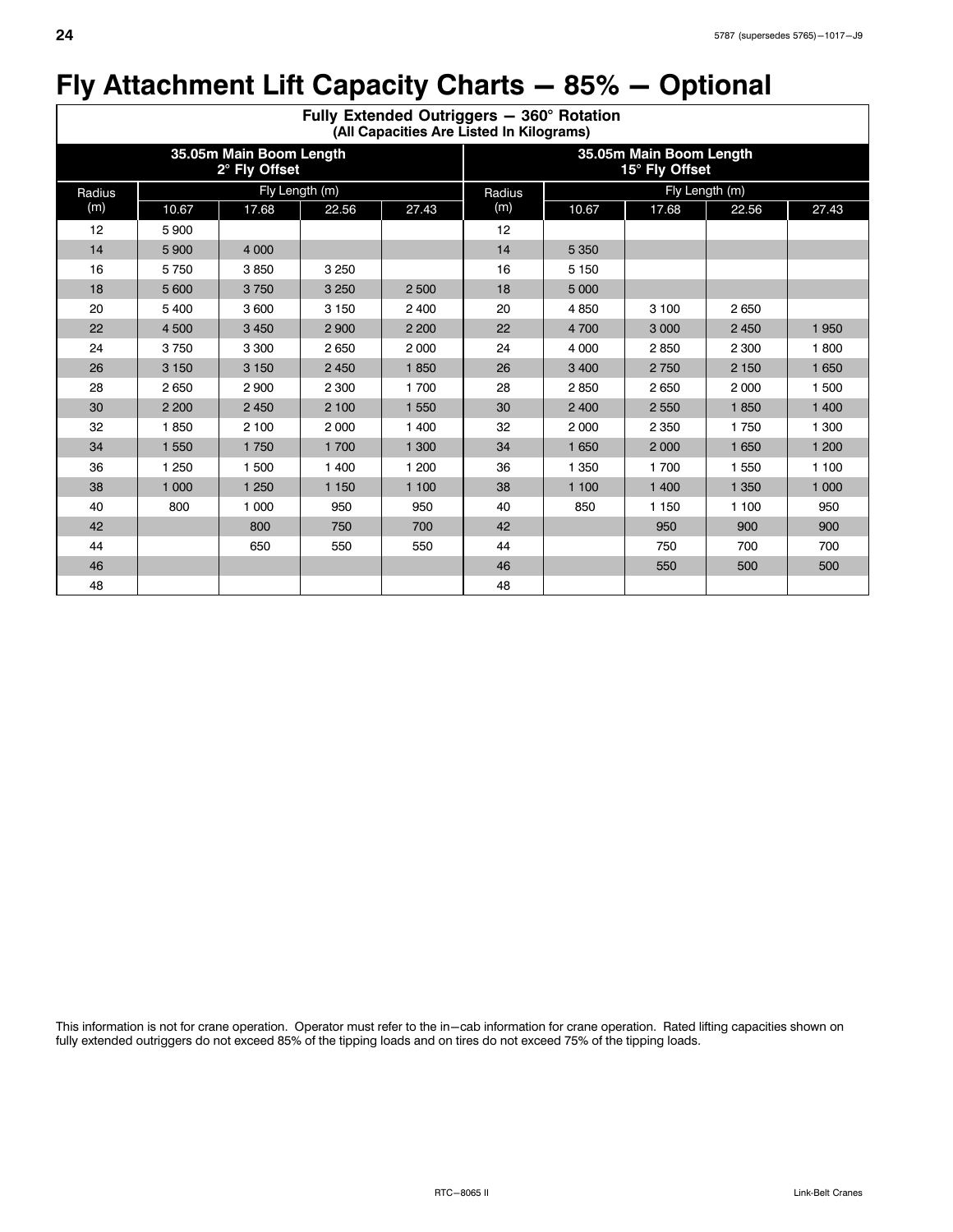<span id="page-28-0"></span>

| Fully Extended Outriggers - 360° Rotation<br>(All Capacities Are Listed In Kilograms) |                |         |         |         |                                           |                |         |         |         |
|---------------------------------------------------------------------------------------|----------------|---------|---------|---------|-------------------------------------------|----------------|---------|---------|---------|
| 115 ft Main Boom Length<br>30° Fly Offset                                             |                |         |         |         | 115 ft Main Boom Length<br>45° Fly Offset |                |         |         |         |
| Radius                                                                                | Fly Length (m) |         |         |         | Radius                                    | Fly Length (m) |         |         |         |
| (m)                                                                                   | 10.67          | 17.68   | 22.56   | 27.43   | (m)                                       | 10.67          | 17.68   | 22.56   | 27.43   |
| 18                                                                                    | 4 4 5 0        |         |         |         | 18                                        |                |         |         |         |
| 20                                                                                    | 4 3 0 0        |         |         |         | 20                                        | 4 0 0 0        |         |         |         |
| 22                                                                                    | 4 200          |         |         |         | 22                                        | 3950           |         |         |         |
| 24                                                                                    | 4 100          | 2 500   |         |         | 24                                        | 3 9 0 0        |         |         |         |
| 26                                                                                    | 3600           | 2 4 0 0 | 1800    | 1450    | 26                                        | 3750           | 2 2 0 0 |         |         |
| 28                                                                                    | 3 0 5 0        | 2 3 5 0 | 1700    | 1 3 5 0 | 28                                        | 3 1 5 0        | 2 1 5 0 | 1 550   |         |
| 30                                                                                    | 2550           | 2 3 0 0 | 1 600   | 1 2 5 0 | 30                                        | 2650           | 2 1 5 0 | 1 450   | 1 1 5 0 |
| 32                                                                                    | 2 1 5 0        | 2 2 5 0 | 1 550   | 1 1 5 0 | 32                                        | 2 2 0 0        | 2 100   | 1 400   | 1 0 5 0 |
| 34                                                                                    | 1750           | 2 2 0 0 | 1 450   | 1 0 5 0 | 34                                        | 1850           | 2 100   | 1 3 5 0 | 1 000   |
| 36                                                                                    | 1 4 5 0        | 1850    | 1 400   | 1 0 0 0 | 36                                        |                | 2 0 0 0 | 1 300   | 900     |
| 38                                                                                    | 1 1 5 0        | 1 550   | 1 300   | 900     | 38                                        |                | 1700    | 1 250   | 850     |
| 40                                                                                    | 900            | 1 300   | 1 250   | 850     | 40                                        |                | 1 3 5 0 | 1 200   | 800     |
| 42                                                                                    |                | 1 0 5 0 | 1 0 5 0 | 800     | 42                                        |                | 1 100   | 1 1 5 0 | 750     |
| 44                                                                                    |                | 800     | 800     | 750     | 44                                        |                |         | 900     | 700     |
| 46                                                                                    |                | 600     | 600     | 650     | 46                                        |                |         | 650     | 700     |
| 48                                                                                    |                |         |         | 500     | 48                                        |                |         |         | 550     |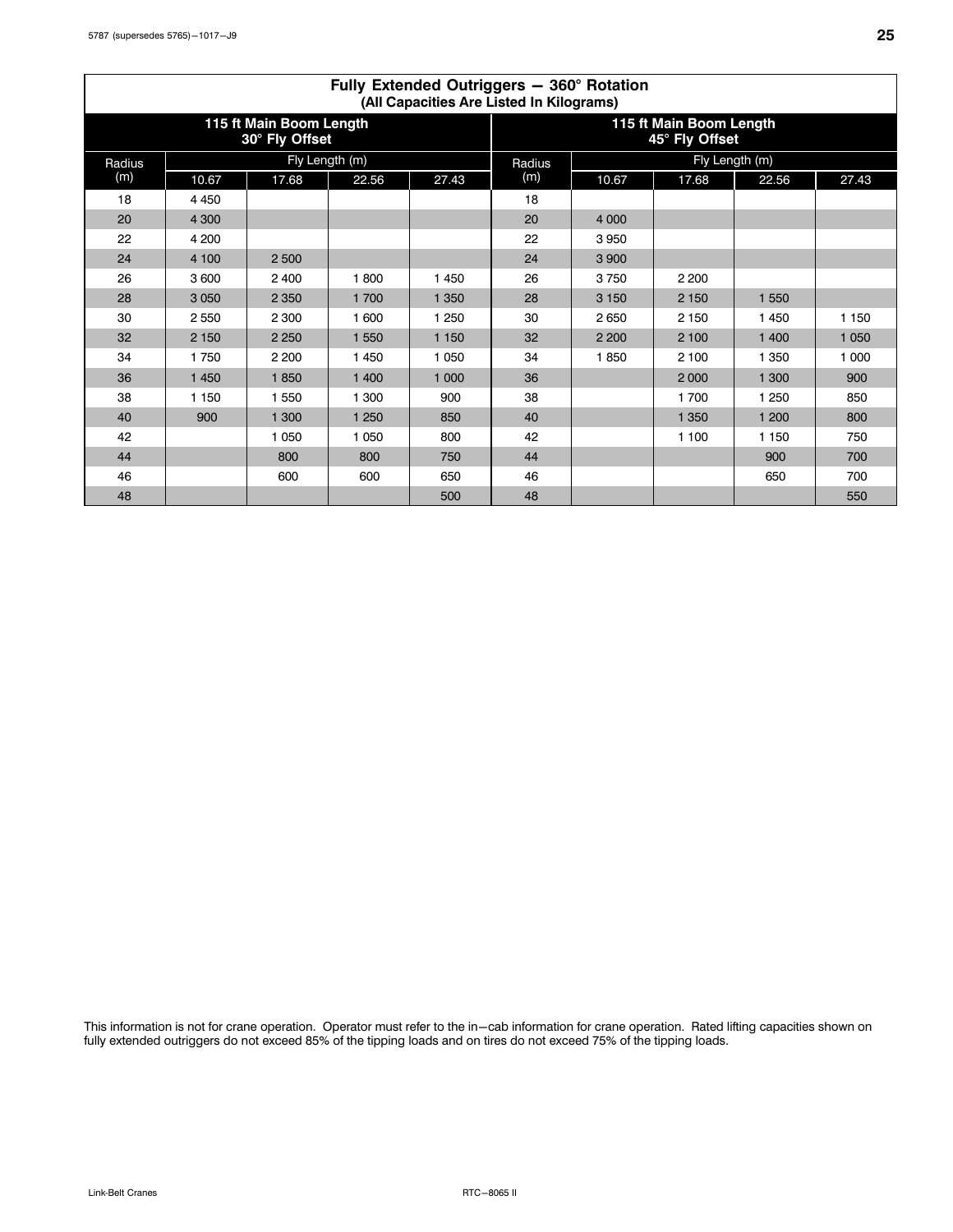**This Page Intentionally Blank**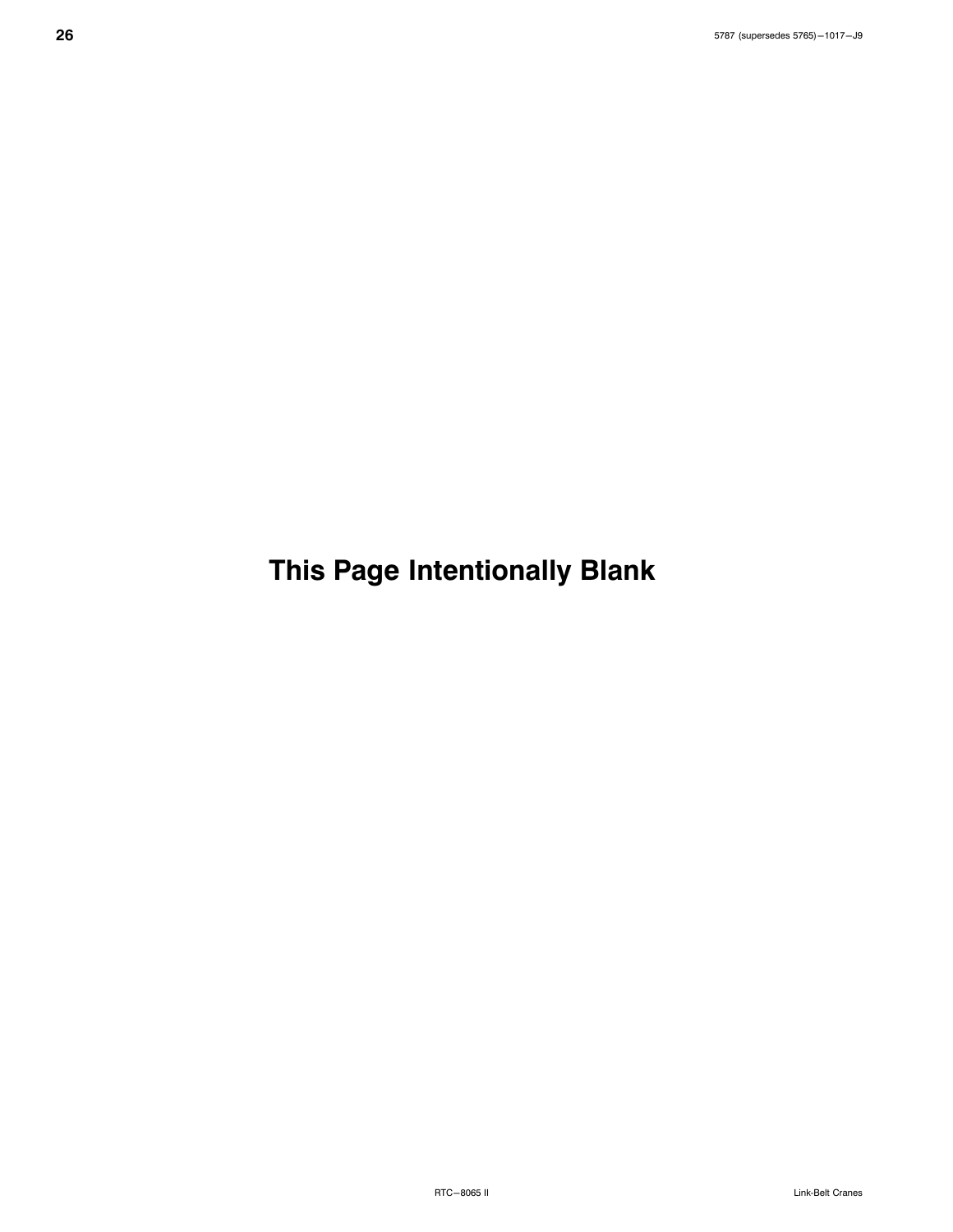**This Page Intentionally Blank**